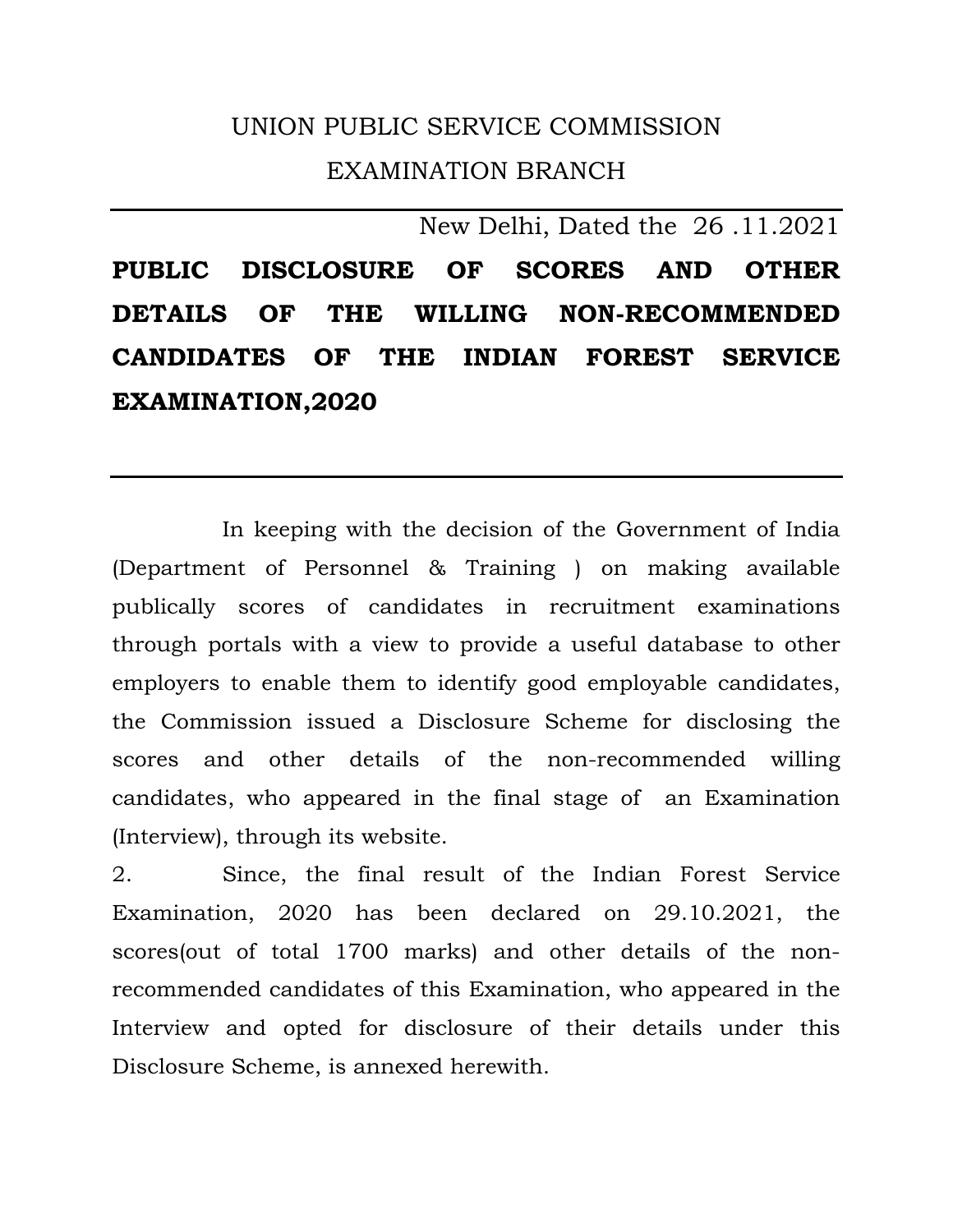3. This information shall remain valid for one year from the date of disclosure.

4. DISLAIMER: Besides sharing of the above information of non-recommended candidates of the Indian Forest Service Examination-2020 conducted by the Commission, the Commission assumes, no further responsibility or liability for the method and manner in which the above information related to candidates is utilized by other private or public organizations.

> 07 kartika Saka 1943 Agrahayana

\*\*\*\*\*\*\*\*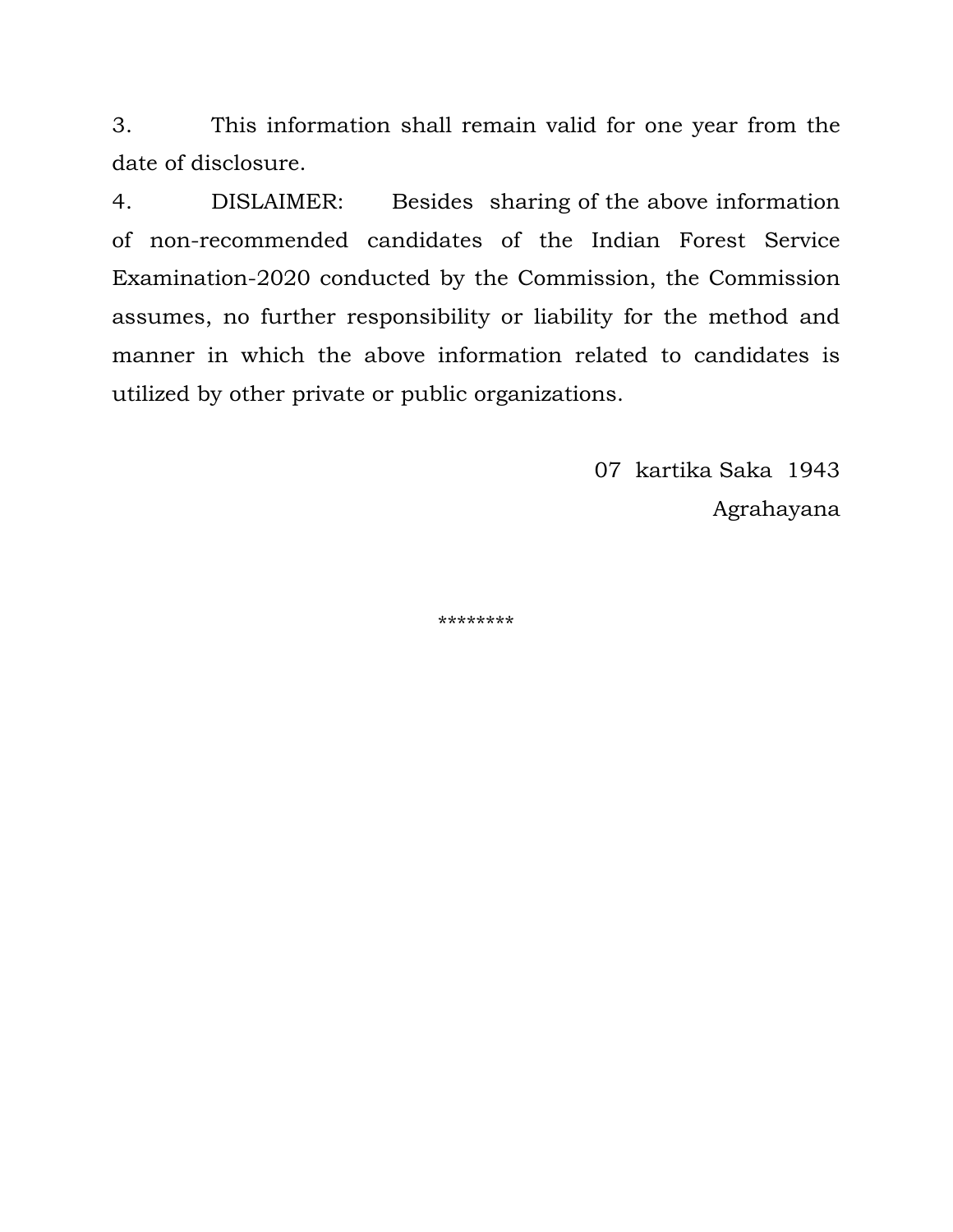## **INDIAN FOREST SERVICE EXAMINATION, 2020**

## **LIST OF NOT RECOMMENDED CANDIDATES WHO HAVE OPTED SHARING THE MARKS INFORMATION ON THE COMMISSION'S WEBSITE**

| $\overline{\mathsf{SI}}$ . | <b>ROLL</b><br>No NO | <b>NAME</b>                                            | <b>FATHER'S</b><br><b>NAME</b>                          | $D_0_B$      | <b>COMM</b> | <b>GENDE</b><br>R | <b>EDUCATIONAL QUALIFICATION</b>                                                                                       | <b>TOTAL</b><br><b>MARKS</b> | <b>COMPLETE ADDRESS</b>                                                                                                         | <b>EMAIL ID</b>                    |
|----------------------------|----------------------|--------------------------------------------------------|---------------------------------------------------------|--------------|-------------|-------------------|------------------------------------------------------------------------------------------------------------------------|------------------------------|---------------------------------------------------------------------------------------------------------------------------------|------------------------------------|
| 1                          |                      | 0301298 CHAUDHAR<br><b>VISHAL</b><br><b>SHESHRAO</b>   | <b>CHAUDHAR</b><br><b>SHESHRAO</b><br><b>JAYWANTRAO</b> | 03/11/93 OBC |             | <b>MALE</b>       | Bachelor's degree in Engineering-<br><b>COMPUTER SCIENCE.</b>                                                          | 780                          | PLOT NO 29B, KANCHAN NAGAR<br>AMBAD ROAD OLD JALNA JALNA<br>Jalna Maharashtra 431203                                            | vchaudhar67<br>3@gmail.co<br>m     |
| $\overline{2}$             |                      | 0316305 VARADARAJ<br><b>GAONKAR</b>                    | <b>DEVRAJ</b>                                           | 19/05/93 GEN |             | <b>MALE</b>       | Bachelor's degree in Engineering-<br>Mechanical Engineering.                                                           | 860                          | FLat no.501, Manjushree<br>residency Temple new road, kadri nkar@gmail.c<br>Bejai Dakshina Kannada Karnataka om<br>575004       | varadaraj.gao                      |
| 3                          |                      | 0323476 GADDAM<br><b>SUDHEER</b><br><b>KUMAR REDDY</b> | <b>GPRSUBBA</b><br><b>REDDY</b>                         | 01/07/96 GEN |             | <b>MALE</b>       | Bachelor's degree in Engineering-<br>Aerodynamics, Propulsion,<br><b>Structures</b>                                    | 831                          | H.NO 10-153-18 NEAR PRAGATI<br>PUBLIC SCHOOL, BESIDE<br>PANDURANAGA SWAMI TEMPLE<br>KOILKUNTLA Kurnool Andhra<br>Pradesh 518134 | gaddam9440<br>203746@gm<br>ail.com |
| 4                          |                      | 0332779 SHASHANK K N                                   | K <sub>N</sub><br>NINGEGOWDA                            | 24/08/91 OBC |             | <b>MALE</b>       | Bachelor's degree in Engineering-<br><b>Information Science</b>                                                        | 790                          | 115 Kurikempanadoddi maddur<br>Mandya Karnataka 571422                                                                          | knshashank<br>@gmail.com           |
| 5                          | 0333567 NIKHIL K     |                                                        | <b>T KRISHNA</b>                                        | 27/09/91 GEN |             | <b>MALE</b>       | Bachelor's degree in Engineering-<br>ELECTRICAL AND ELECTRONICS<br><b>ENGINEERING</b>                                  | 829                          | No.517, 6th main, 4th stage,<br>b.e.m.l.layout, rajarajeshwari<br>nagar Bengaluru Karnataka<br>560098                           | nic139een@<br>gmail.com            |
| 6                          |                      | 0333706 SANTOSH B<br><b>PATIL</b>                      | <b>BASANAGOWD</b><br>A A PATIL                          | 19/07/90 OBC |             | <b>MALE</b>       | Bachelor's degree in Engineering-<br>Computer Science and<br>Engineering, M.TECH.- Computer<br>Science and Engineering | 806                          | 152, 3RD CROSS VIDYAGIRI<br>LAYOUT, nagarabhavi nagarabhavi 09@gmail.co<br>Bengaluru Karnataka 560072                           | santoshpatil9<br>m                 |
| 7                          |                      | 0413996 JAY BARDHAN                                    | <b>BRAJESH</b><br><b>BADHOLIA</b>                       | 25/09/94 OBC |             | <b>MALE</b>       | Bachelor's degree in Engineering-<br><b>Electrical and Electronics</b>                                                 | 749                          | H-78F 14 Quarters, In front of<br>Goods Office, Rly Hoshangabad<br>Madhya Pradesh 461111                                        | jaysanu25@g<br>mail.com            |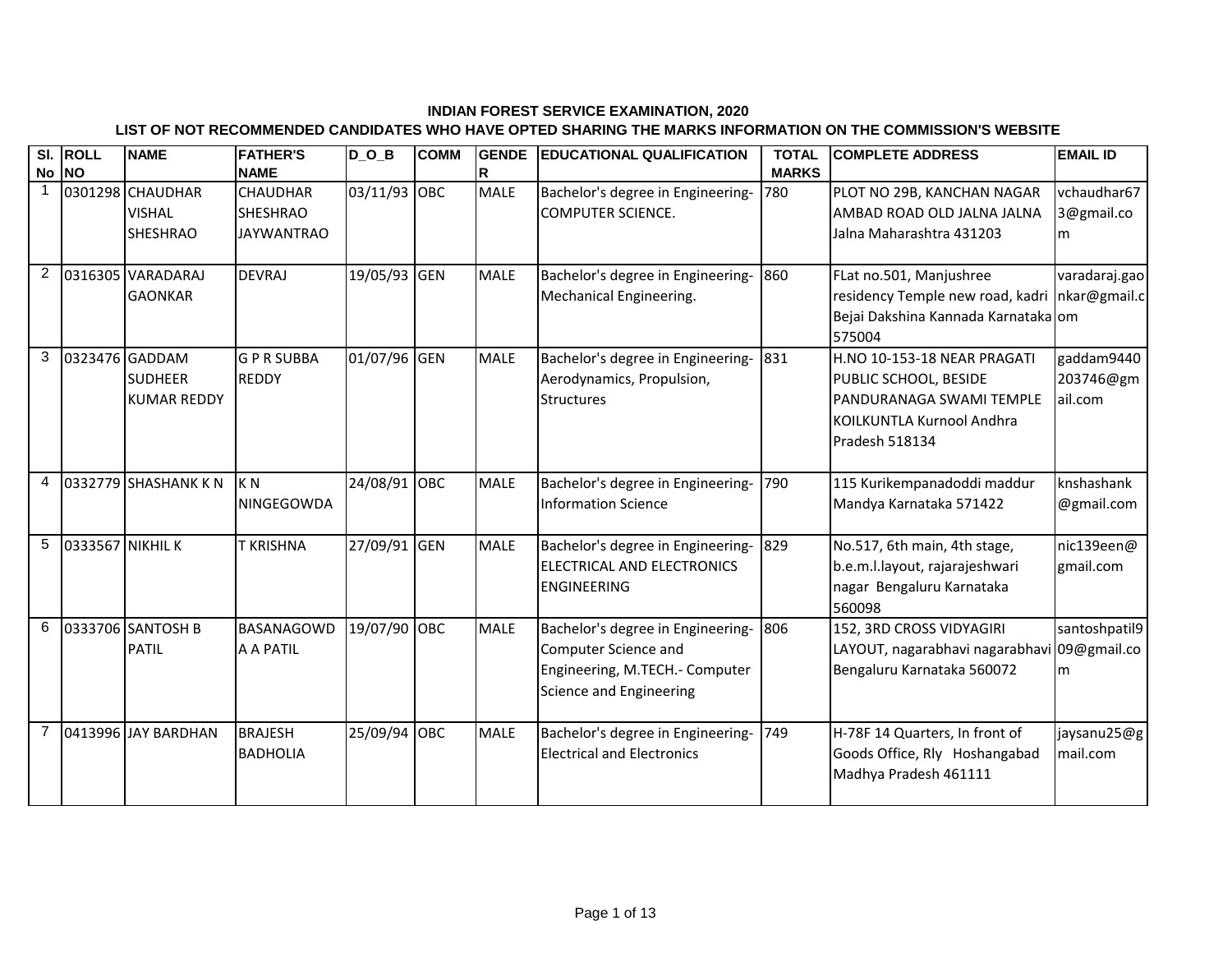|    | SI. ROLL<br>No NO | <b>NAME</b>                                         | <b>FATHER'S</b><br><b>NAME</b>                                 | $D_$ $D_$ $B$ | <b>COMM</b> | <b>GENDE</b><br>R | <b>EDUCATIONAL QUALIFICATION</b>                                                                                                                                                                                       | <b>TOTAL</b><br><b>MARKS</b> | <b>COMPLETE ADDRESS</b>                                                                                     | <b>EMAIL ID</b>                       |
|----|-------------------|-----------------------------------------------------|----------------------------------------------------------------|---------------|-------------|-------------------|------------------------------------------------------------------------------------------------------------------------------------------------------------------------------------------------------------------------|------------------------------|-------------------------------------------------------------------------------------------------------------|---------------------------------------|
| 8  | 0422084 DHRUVA    | <b>SHRIVASTAVA</b>                                  | PRADEEP<br>SHRIVASTAVA                                         | 20/01/90 GEN  |             | <b>MALE</b>       | Bachelor's degree in Engineering-<br>Mechanical engineering                                                                                                                                                            | 839                          | Mig-7 dlx, behind new bus stand<br>Balpurva shahdol Shahdol<br>Madhya Pradesh 484001                        | dhruvashriva<br>stava20@gm<br>ail.com |
| 9  |                   | 0509213 KAMBALE<br><b>SHARAN</b><br><b>GOPINATH</b> | KAMBALE<br><b>GOPINATH</b><br><b>DNYANDEO</b>                  | 30/09/93 SC   |             | <b>MALE</b>       | Bachelor's degree in Engineering-<br>electronics engineering, M.TECH.-<br>Project Solving Differential<br>equations using FPGA, M.TECH.-<br>IOT, FPGA, PACKAGING, ANALOG<br>ELECTRONICS, DIGITAL<br><b>ELECTRONICS</b> | 781                          | At post Tadawale yawali Taluka<br>Barshi tadawale yawali Solapur<br>Maharashtra 413412                      | kambalesg1<br>@gmail.com              |
|    |                   | 10 0509913 VIJAY KUMAR D MUTHA REDDY<br>M           | К                                                              | 25/03/87 OBC  |             | <b>MALE</b>       | Bachelor's degree in Engineering- 817<br><b>Electronics and Communication</b><br>Engineering                                                                                                                           |                              | s-o mutha reddy k, devaganahalli<br>korlaparthi ChikkaballapurÂ<br>Karnataka 563159                         | vijaykumard<br>m@gmail.co<br>m        |
|    |                   | 11 0510970 THORAT VIJAY<br><b>BALKRISHNA</b>        | <b>THORAT</b><br>BALKRISHNA<br><b>MADHAV</b>                   | 16/02/90 OBC  |             | <b>MALE</b>       | Bachelor's degree in Engineering-<br>Instrumentation and Control<br>Engineering, M.TECH.- Systems<br>and Control Engineering                                                                                           | 734                          | VADGAONPAN TAL SANGAMNER<br>VADGAONPAN Ahmednagar<br>Maharashtra 422614                                     | vijaybt1610<br>@gmail.com             |
|    |                   | 12 0705238 KARTIKEY<br><b>BHATT</b>                 | <b>BALKRISHNA</b><br><b>BHATT</b>                              | 15/02/92 GEN  |             | <b>MALE</b>       | Bachelor's degree in Engineering-<br><b>Civil Engineering</b>                                                                                                                                                          | 838                          | 78, phase iii, yashnagar mandsaur kartikeybhatt<br>Mandsaur Madhya Pradesh<br>458001                        | 17@gmail.co<br>m                      |
| 13 |                   | <b>MOURYA</b>                                       | 0806225 RAJESH KUMAR ROOP NARAYAN 12/03/89 SC<br><b>MOURYA</b> |               |             | <b>MALE</b>       | Bachelor's degree in Engineering-<br>Civil Engineering                                                                                                                                                                 | 757                          | S.O. - Roop narayan mourya<br>village - kharkara, teh -<br>jamwaramgarh kharkara Jaipur<br>Rajasthan 303109 | rajeshmoury<br>a1203@gmai<br>I.com    |
|    |                   | 14 0807956 ANURADHA<br><b>MISHRA</b>                | <b>RAM DAYAL</b><br><b>MISHRA</b>                              | 19/08/92 GEN  |             |                   | FEMALE Bachelor's degree in Engineering- 865<br>Computer Science Engineering                                                                                                                                           |                              | P.O. K.g. ashram CO RAM DAYAL<br>MISHRA VILLAGE DAYALPUR, PS<br>DHANSOIN Buxar Bihar 802117                 | mishra.anura<br>dha1908@g<br>mail.com |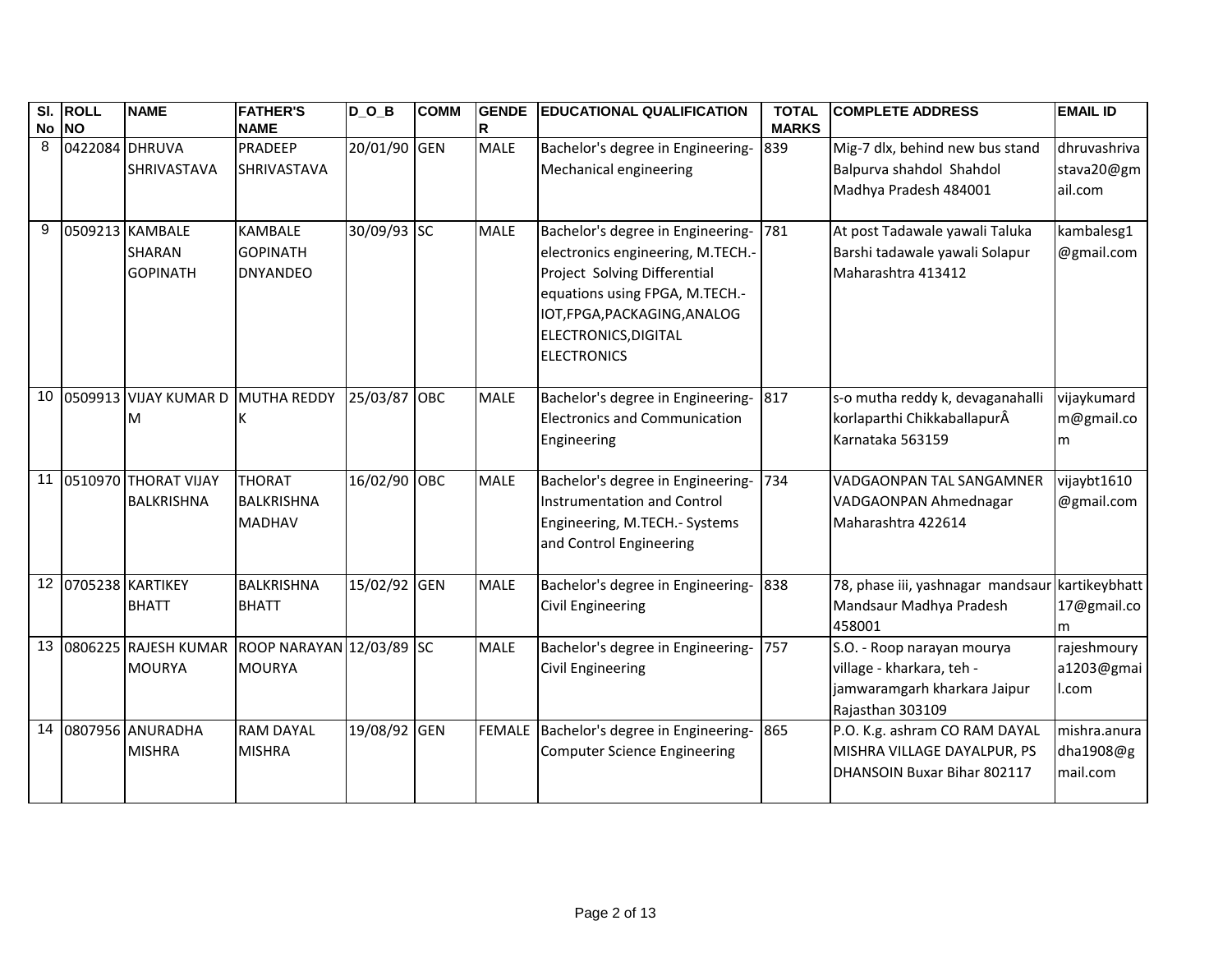|                 | SI. ROLL        | <b>NAME</b>                       | <b>FATHER'S</b>                                     | $D_0_B$      | <b>COMM</b> | <b>GENDE</b> | <b>EDUCATIONAL QUALIFICATION</b>      | <b>TOTAL</b> | <b>COMPLETE ADDRESS</b>                       | <b>EMAIL ID</b> |
|-----------------|-----------------|-----------------------------------|-----------------------------------------------------|--------------|-------------|--------------|---------------------------------------|--------------|-----------------------------------------------|-----------------|
|                 | No NO           |                                   | <b>NAME</b>                                         |              |             | R            |                                       | <b>MARKS</b> |                                               |                 |
|                 |                 | 15 0825126 DHRITIMAN              | <b>DHIRESWAR</b>                                    | 04/12/88 GEN |             | <b>MALE</b>  | Bachelor's degree in Engineering-     | 843          | s.o. mrs. kalyani deka krishnaguru            | dhritiman.de    |
|                 |                 | <b>DEKA</b>                       | <b>DEKA</b>                                         |              |             |              | MANUFACTURING ENGINEERING             |              | mahavidyalaya krishnaguru                     | ka@gmail.co     |
|                 |                 |                                   |                                                     |              |             |              |                                       |              | sewashram Barpeta Assam                       | m               |
|                 |                 |                                   |                                                     |              |             |              |                                       |              | 781307                                        |                 |
|                 |                 | 16 0832239 SUJAN SINGH            | <b>BHANWAR LAL</b>                                  | 22/07/93 OBC |             | <b>MALE</b>  | Bachelor's degree in Engineering-     | 765          | House Number 62 Village                       | sujandangi@     |
|                 |                 | <b>DANGI</b>                      | <b>DANGI</b>                                        |              |             |              | <b>CIVIL ENGINEERING</b>              |              | Kuwakheda NATARAM Rajgarh                     | gmail.com       |
|                 |                 |                                   |                                                     |              |             |              |                                       |              | Madhya Pradesh 465689                         |                 |
|                 |                 |                                   | 17 0832772 HIRDESH PATEL SEWALAL PATEL 18/07/94 OBC |              |             | <b>MALE</b>  | Bachelor's degree in Engineering-     | 740          | makan no 446, word no 17, naya                | hirdesh.patel   |
|                 |                 |                                   |                                                     |              |             |              | <b>CIVIL ENGINEERING</b>              |              | panna naka, aajad chowk                       | .civ12@itbhu    |
|                 |                 |                                   |                                                     |              |             |              |                                       |              | chhatarpur Chhatarpur Madhya                  | .ac.in          |
|                 |                 |                                   |                                                     |              |             |              |                                       |              | Pradesh 471001                                |                 |
| 18              |                 | 0835613 SHASHANK RAI              | <b>SHEO KUMAR</b>                                   | 11/03/93 EWS |             | <b>MALE</b>  | Bachelor's degree in Engineering-     | 801          | House no 192, AWATHAHI                        | shashankrai0    |
|                 |                 |                                   | RAI                                                 |              |             |              | Algorithms, Information Retrieval,    |              | <b>CHATURSAL MACHHATI Ghazipur</b>            | 2@gmail.co      |
|                 |                 |                                   |                                                     |              |             |              | AI, Discrete Maths                    |              | Uttar Pradesh 233227                          | m               |
|                 |                 |                                   |                                                     |              |             |              |                                       |              |                                               |                 |
| 19              |                 | 0846320 ASHISH KUMAR SUSHIL KUMAR |                                                     | 03/01/97 GEN |             | <b>MALE</b>  | Bachelor's degree in Engineering-     | 797          | Co Sushil kumar mishra mahboob                | ashishmishra.   |
|                 |                 | <b>MISHRA</b>                     | <b>MISHRA</b>                                       |              |             |              | MECHANICAL ENGINEERING                |              | khan tola near old bus stand k hat 11111@gmai |                 |
|                 |                 |                                   |                                                     |              |             |              |                                       |              | Purnia (Purnea) Bihar 854301                  | l.com           |
|                 |                 |                                   |                                                     |              |             |              |                                       |              |                                               |                 |
|                 |                 | 20 0847483 BASAV SINGH            | <b>DHIRENDRA</b>                                    | 20/12/91 GEN |             | <b>MALE</b>  | Bachelor's degree in Engineering- 853 |              | MIG 3 Govindpur Near Uptron                   | basav.singh5    |
|                 |                 |                                   | <b>SINGH</b>                                        |              |             |              | <b>Information Technology</b>         |              | Prayagraj Uttar Pradesh 211004                | 6@gmail.co      |
|                 |                 |                                   |                                                     |              |             |              |                                       |              |                                               | m               |
| 21              | 0848565 PRANJAL |                                   | <b>MANOJ KUMAR</b>                                  | 10/09/91 GEN |             | <b>MALE</b>  | Bachelor's degree in Engineering-     | 846          | house no 65, deewanpura rath,                 | pranjal1000     |
|                 |                 | <b>NAGAYACH</b>                   | <b>NAGAYACH</b>                                     |              |             |              | <b>ELECTRONICS AND</b>                |              | PO RATH Hamirpur Uttar                        | @gmail.com      |
|                 |                 |                                   |                                                     |              |             |              | <b>TELECOMMUNICATIONS</b>             |              | Pradesh 210431                                |                 |
| $\overline{22}$ | 0850259 HITESH  |                                   | <b>SUSHIL</b>                                       | 10/08/88 GEN |             | <b>MALE</b>  | Bachelor's degree in Engineering-     | 864          | WARD NUMBER 18 bikaner road                   | hiteshag2012    |
|                 |                 | AGGARWAL                          | AGGARWAL                                            |              |             |              | <b>CIVIL ENGINEERING</b>              |              | <b>SURATGARH Sri Ganganagar</b>               | @gmail.com      |
|                 |                 |                                   |                                                     |              |             |              |                                       |              | Rajasthan 335804                              |                 |
| 23              |                 | 0860916 VARDE AKSHAY              | <b>VARDE</b>                                        | 06/07/91 OBC |             | <b>MALE</b>  | Bachelor's degree in Engineering-     | 752          | S NO. 39 1 KARPE MALA,                        | akshay.varde    |
|                 |                 | <b>MADHUKAR</b>                   | <b>MADHUKAR</b>                                     |              |             |              | MECHANICAL ENGINEERING                |              | <b>GANGAPUR SHIWAR, BEHIND</b>                | 1991@gmail.     |
|                 |                 |                                   | <b>RAMDAS</b>                                       |              |             |              |                                       |              | PATIL LAWNS, gangapur branch                  | com             |
|                 |                 |                                   |                                                     |              |             |              |                                       |              | Nashik Maharashtra 422222                     |                 |
|                 |                 |                                   |                                                     |              |             |              |                                       |              |                                               |                 |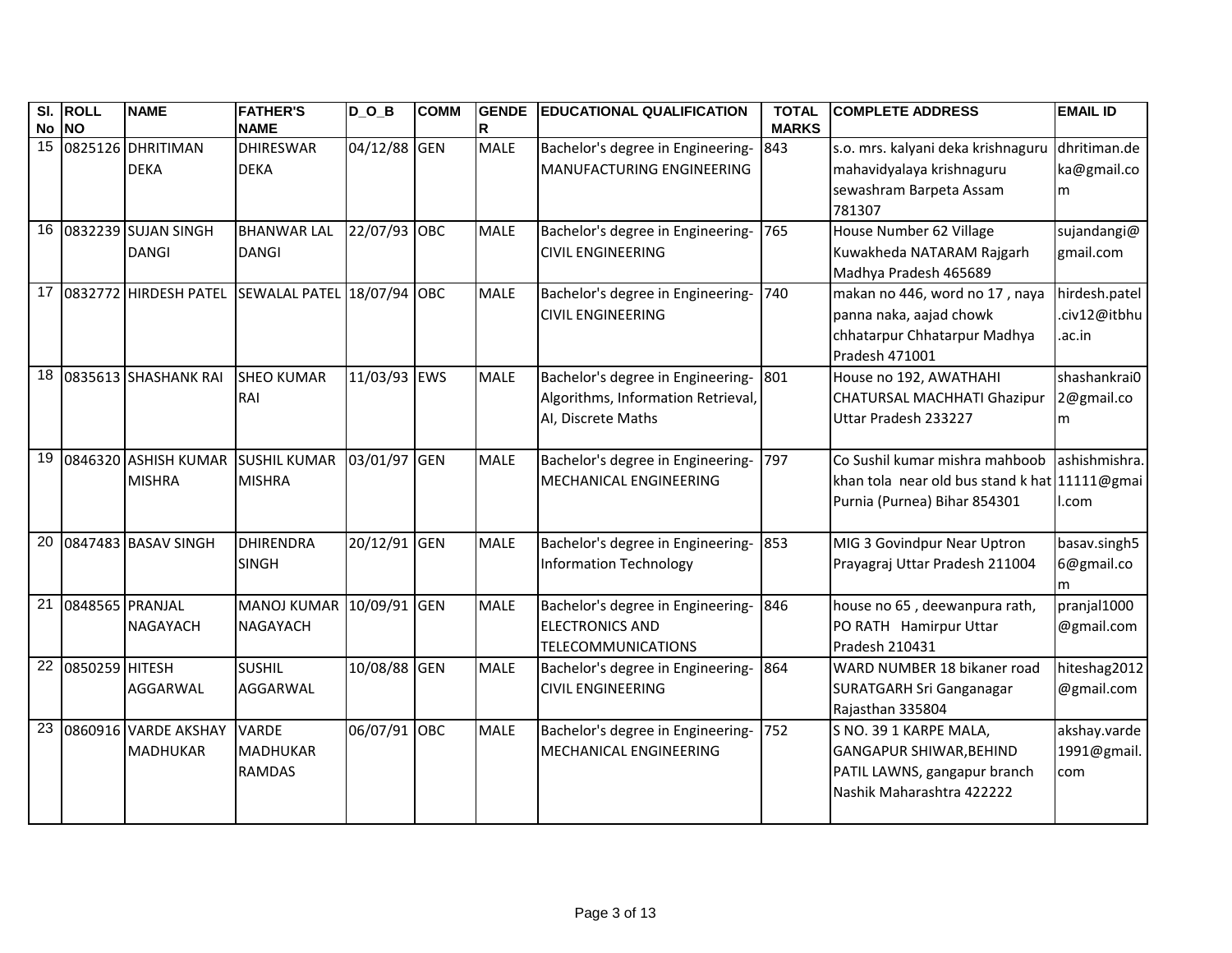|                 | SI. ROLL          | <b>NAME</b>                  | <b>FATHER'S</b>    | DOB          | <b>COMM</b> | <b>GENDE</b> | <b>EDUCATIONAL QUALIFICATION</b>  | <b>TOTAL</b> | <b>COMPLETE ADDRESS</b>             | <b>EMAIL ID</b> |
|-----------------|-------------------|------------------------------|--------------------|--------------|-------------|--------------|-----------------------------------|--------------|-------------------------------------|-----------------|
| No NO           |                   |                              | <b>NAME</b>        |              |             | R            |                                   | <b>MARKS</b> |                                     |                 |
|                 | 24 0902405 JIYAUR |                              | <b>SAJEDUR</b>     | 06/05/93 GEN |             | <b>MALE</b>  | Bachelor's degree in Engineering- | 860          | Village-chatamari baguan            | mailjohn81@     |
|                 |                   | <b>RAHMAN</b>                | <b>RAHMAN</b>      |              |             |              | MECHANICAL ENGINEERING            |              | Goalpara Assam 783129               | gmail.com       |
|                 |                   |                              |                    |              |             |              |                                   |              |                                     |                 |
|                 |                   | 25 0904971 ABHIGYAN          | <b>ARNAB</b>       | 15/10/93 GEN |             | <b>MALE</b>  | Bachelor's degree in Engineering- | 828          | 31A, Bye Lane 6, Pub Sarania        | akhaund007      |
|                 |                   | <b>KHAUND</b>                | <b>KHAUND</b>      |              |             |              | Biotechnology                     |              | Road Chandmari silpukhuri           | @gmail.com      |
|                 |                   |                              |                    |              |             |              |                                   |              | Kamrup Metropolitan Assam           |                 |
|                 |                   |                              |                    |              |             |              |                                   |              | 781003                              |                 |
| 26              |                   | 1016150 GARIKAPATI           | <b>GARIKAPATI</b>  | 20/08/94 GEN |             | <b>MALE</b>  | Bachelor's degree in Engineering- | 807          | Flat 305, Likita arcade Near st.    | jagadeesh09     |
|                 |                   | <b>JAGADEESH</b>             | THIRUPATI RAO      |              |             |              | <b>Electrical Engineering</b>     |              | josephs high school, Prakash        | 20@gmail.co     |
|                 |                   | <b>BABU</b>                  |                    |              |             |              |                                   |              | nagar Narasaraopet post office      | m               |
|                 |                   |                              |                    |              |             |              |                                   |              | Guntur Andhra Pradesh 522601        |                 |
|                 |                   | 27 1024917 DILIP REDDY       | <b>RAJIREDDY K</b> | 17/07/89 EWS |             | <b>MALE</b>  | <b>Others-INFORMATION SYSTEMS</b> | 770          | PLOT 37, NEAR DEW INDUSTRIES,       | dilip.katthula  |
|                 |                   | <b>KATTULA</b>               |                    |              |             |              |                                   |              | <b>INDUSTRIAL PARK PHASE 2 ROAD</b> | @gmail.com      |
|                 |                   |                              |                    |              |             |              |                                   |              | OPPOSITE GURUDWARA jangaon          |                 |
|                 |                   |                              |                    |              |             |              |                                   |              | Jangaon Telangana 506167            |                 |
|                 |                   |                              |                    |              |             |              |                                   |              |                                     |                 |
| 28              | 1038593 ASHRAY    |                              | <b>EKANATH</b>     | 02/05/94 OBC |             | <b>MALE</b>  | Bachelor's degree in Engineering- | 768          | <b>RAJATAGIRI 3RD CROSS</b>         | ashraysweet     |
|                 |                   | <b>EKANATH NAIK</b>          |                    |              |             |              | <b>MECHANICAL</b>                 |              | PRABHATANAGARA HONAVAR              | @gmail.com      |
|                 |                   |                              |                    |              |             |              |                                   |              | Uttara Kannada (Karwar)             |                 |
|                 |                   |                              |                    |              |             |              |                                   |              | Karnataka 581334                    |                 |
| $\overline{29}$ |                   | 1040820 GUJJALA SAI          | <b>GUJJALA</b>     | 07/12/92 OBC |             | <b>MALE</b>  | Bachelor's degree in Engineering- | 784          | H no 102-2-234 Satyanarayana        | saipraveen14    |
|                 |                   | <b>PRAVEEN</b>               | <b>VENKATA</b>     |              |             |              | Civil engineering, ME-            |              | nagar Bommuru East Godavari         | 4@gmail.co      |
|                 |                   | <b>KUMAR</b>                 | SATYANARAYAN       |              |             |              | Infrastructure engineering        |              | Andhra Pradesh 533101               | m               |
|                 |                   |                              |                    |              |             |              |                                   |              |                                     |                 |
| 30              |                   | 1108141 AKSHAY MEENA JAGDISH |                    | 10/03/95 ST  |             | <b>MALE</b>  | Bachelor's degree in Engineering- | 706          | b-10 kusum vihar jagatpura Jaipur   | akshaymeena     |
|                 |                   |                              | PRASAD MEENA       |              |             |              | <b>Mechanical Engineering</b>     |              | Rajasthan 302025                    | hero@gmail.     |
|                 |                   |                              |                    |              |             |              |                                   |              |                                     | com             |
|                 |                   | 31 1108530 HEMENDRA          | <b>LADU RAM</b>    | 25/08/96 ST  |             | <b>MALE</b>  | Bachelor's degree in Engineering- | 691          | 404,c-92 JAGRAJ MARG bapu           | hemendrame      |
|                 |                   | <b>MEENA</b>                 |                    |              |             |              | <b>ELECTRICAL</b>                 |              | nagar Jaipur Rajasthan 302015       | ena7@gmail.     |
|                 |                   |                              |                    |              |             |              |                                   |              |                                     | com             |
| 32 <sub>1</sub> |                   | 1112147 VIPUL SINGHAL        | <b>NARESH</b>      | 22/04/96 GEN |             | <b>MALE</b>  | Bachelor's degree in Engineering- | 833          | 1 kha 40 shivaji park Alwar         | vsinghal419     |
|                 |                   |                              | <b>SINGHAL</b>     |              |             |              | <b>ELECTRICAL ENGINEERING</b>     |              | Rajasthan 301001                    | @gmail.com      |
|                 |                   |                              |                    |              |             |              |                                   |              |                                     |                 |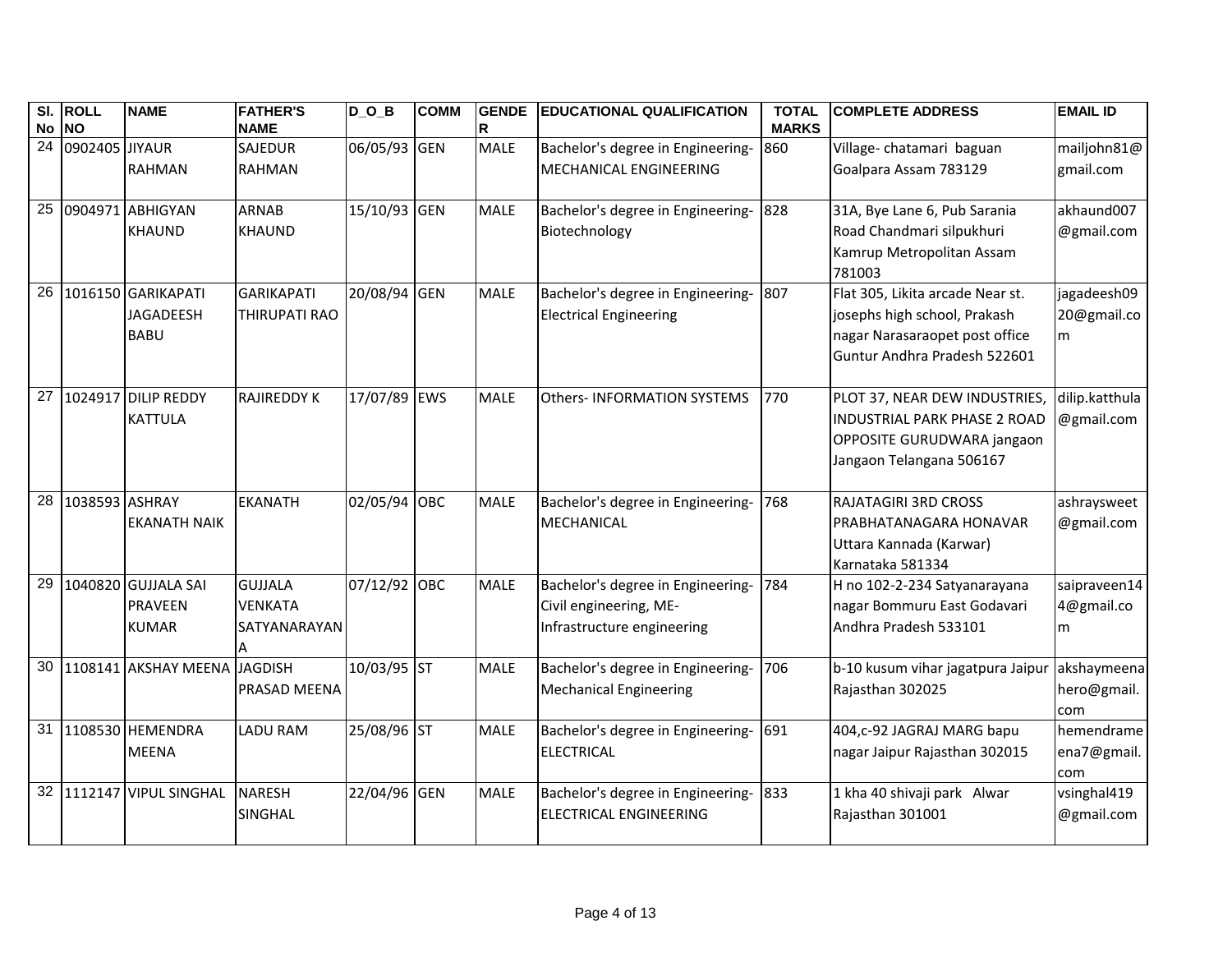|       | SI. ROLL          | <b>NAME</b>            | <b>FATHER'S</b>                                | $D_$ $D_$ $B$ | <b>COMM</b> | <b>GENDE</b> | <b>EDUCATIONAL QUALIFICATION</b>      | <b>TOTAL</b> | <b>COMPLETE ADDRESS</b>             | <b>EMAIL ID</b> |
|-------|-------------------|------------------------|------------------------------------------------|---------------|-------------|--------------|---------------------------------------|--------------|-------------------------------------|-----------------|
| No NO |                   |                        | <b>NAME</b>                                    |               |             | R            |                                       | <b>MARKS</b> |                                     |                 |
|       | 33 1124043 ANURAG |                        | <b>MOHAN SINGH</b>                             | 01/05/95 ST   |             | <b>MALE</b>  | Bachelor's degree in Engineering- 645 |              | village and post mirjapur, tehsil   | anuragjorwal    |
|       |                   | <b>JORWAL</b>          | <b>MEENA</b>                                   |               |             |              | Civil Engineering                     |              | todabhim distt. karauli Karauli     | 231@gmail.c     |
|       |                   |                        |                                                |               |             |              |                                       |              | Rajasthan 321611                    | <b>om</b>       |
|       |                   | 34 1136056 ASHOK MEENA | KAILASH CHAND 18/08/92 ST                      |               |             | <b>MALE</b>  | Others- materials science and         | 678          | sub divisional officer, jaipur,     | khodaashok      |
|       |                   |                        | <b>MEENA</b>                                   |               |             |              | engineering                           |              | rajasthan sirsi road meenawala      | @gmail.com      |
|       |                   |                        |                                                |               |             |              |                                       |              | Jaipur Rajasthan 302012             |                 |
|       |                   |                        |                                                |               |             |              |                                       |              |                                     |                 |
|       |                   | 35 1140787 NIHAL CHAND | MANFOOL RAM 10/12/96 EWS                       |               |             | <b>MALE</b>  | Bachelor's degree with                | 760          | Vill Bandhala Post Dhingsari teh    | n.c.bishnoi29   |
|       |                   |                        |                                                |               |             |              | Mathematics as one of the             |              | nokha District Bikaner Bikaner      | @gmail.com      |
|       |                   |                        |                                                |               |             |              | subject- PCM, M.Sc.-                  |              | Rajasthan 334804                    |                 |
|       |                   |                        |                                                |               |             |              | Mathematics, PH.D.-                   |              |                                     |                 |
|       |                   |                        |                                                |               |             |              | Mathematics                           |              |                                     |                 |
| 36    |                   | 1142041 JAYESH ATREYA  | <b>BRIJ KISHORE</b>                            | 21/10/97 GEN  |             | <b>MALE</b>  | Bachelor's degree in Engineering- 847 |              | B-02, Jai BAJRANG COLONY            | jayeshatreya    |
|       |                   |                        | <b>SHARMA</b>                                  |               |             |              | Civil Engineering with Minor Area     |              | <b>BEHIND GEHLOT MOTORS, JAIPUR</b> | @gmail.com      |
|       |                   |                        |                                                |               |             |              | in Business Management                |              | ROAD SIKAR Sikar Rajasthan          |                 |
|       |                   |                        |                                                |               |             |              |                                       |              | 332001                              |                 |
|       |                   | 37 1204215 SREEKANTH   | PADMANABHA                                     | 15/08/88 GEN  |             | <b>MALE</b>  | Bachelor's degree in Engineering-     | 864          | 1-48A, PAMULURU VILLAGE             | sreekanth.pa    |
|       |                   | <b>REDDY P</b>         | <b>REDDY P</b>                                 |               |             |              | <b>ELECTRONICS AND</b>                |              | VEMPALLI MANDAL Cuddapah            | muluru@gm       |
|       |                   |                        |                                                |               |             |              | <b>COMMUNICATION ENGINEERING</b>      |              | Andhra Pradesh 516350               | ail.com         |
|       |                   |                        |                                                |               |             |              |                                       |              |                                     |                 |
| 38    |                   |                        | 1207489 SIVACHIDAMBA THIRUNAVUKKA 05/01/94 OBC |               |             | <b>MALE</b>  | Bachelor's degree in Engineering-     | 800          | DOOR NO 5-1-2D, MUTHUSAMY           | tsiva1626@g     |
|       |                   | <b>RAMT</b>            | <b>RASUNC</b>                                  |               |             |              | Computer Science and                  |              | ILLAM CUMBUM MAIN ROAD,             | mail.com        |
|       |                   |                        |                                                |               |             |              | Engineering                           |              | MUTHUTHEVANPATTY                    |                 |
|       |                   |                        |                                                |               |             |              |                                       |              | <b>VEERAPANDI POST Theni Tamil</b>  |                 |
|       |                   |                        |                                                |               |             |              |                                       |              | Nadu 625534                         |                 |
|       |                   |                        |                                                |               |             |              |                                       |              |                                     |                 |
| 39    | 1302496 PAWAR     |                        | <b>BABARAO</b>                                 | 02/12/92 OBC  |             | <b>MALE</b>  | Bachelor's degree in Engineering- 814 |              | 48, Ujwal nagar no. 3, Near         | bankeshpaw      |
|       |                   | <b>BANKESH</b>         |                                                |               |             |              | <b>ELECTRONICS ENGINEERING</b>        |              | kantanand bhavan WADGAON            | ar@gmail.co     |
|       |                   | <b>BABARAO</b>         |                                                |               |             |              |                                       |              | road Wadgaon Yavatmal               | m               |
|       |                   |                        |                                                |               |             |              |                                       |              | Maharashtra 445001                  |                 |
| 40    |                   | 1310850 AMBULKAR       | <b>JAGDISH</b>                                 | 01/08/90 OBC  |             | <b>MALE</b>  | Bachelor's degree in Engineering-     | 789          | New yeshwant nagar, Sant gomaji     | yambulkar18     |
|       |                   | YASHWANT               |                                                |               |             |              | <b>Mechanical Engineering</b>         |              | ward, Hinganghat Wardha             | 90@gmail.co     |
|       |                   | <b>JAGDISH</b>         |                                                |               |             |              |                                       |              | Maharashtra 442301                  | m               |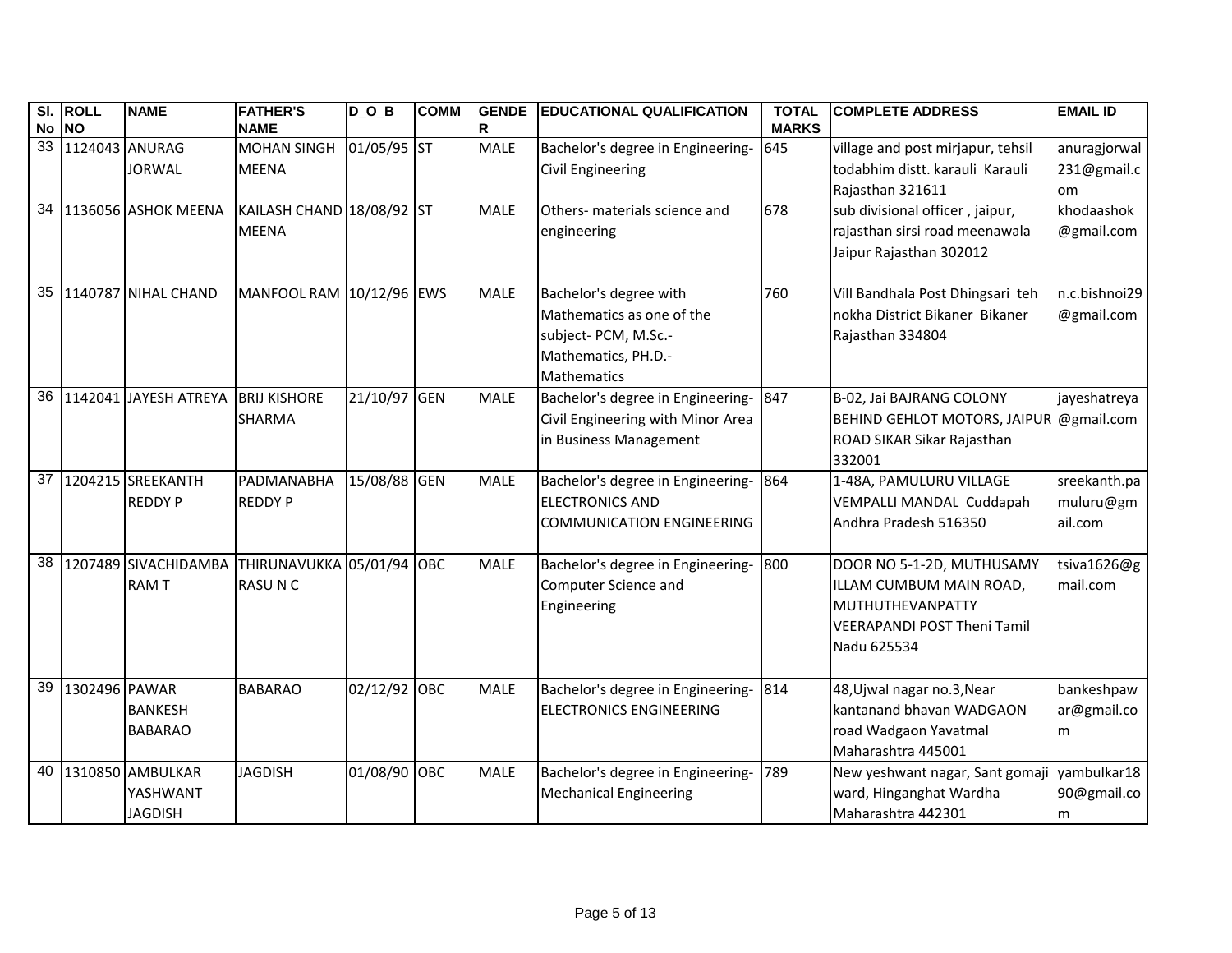|       | SI. ROLL           | <b>NAME</b>              | <b>FATHER'S</b>            | $D_0_B$      | <b>COMM</b> | GENDE       | <b>EDUCATIONAL QUALIFICATION</b>    | <b>TOTAL</b> | <b>COMPLETE ADDRESS</b>                     | <b>EMAIL ID</b> |
|-------|--------------------|--------------------------|----------------------------|--------------|-------------|-------------|-------------------------------------|--------------|---------------------------------------------|-----------------|
| No NO |                    |                          | <b>NAME</b>                |              |             | R           |                                     | <b>MARKS</b> |                                             |                 |
|       |                    | 41 1404055 PUSHPENDRA    | BALVEER SINGH 06/03/90 OBC |              |             | <b>MALE</b> | Bachelor's degree in Engineering-   | 748          | b144 upsidc jainpur Kanpur Dehat ps060390@g |                 |
|       |                    | <b>SINGH</b>             |                            |              |             |             | computer science and                |              | Uttar Pradesh 209311                        | mail.com        |
|       |                    |                          |                            |              |             |             | engineering                         |              |                                             |                 |
|       |                    | 42 1410968 SHOBHIT JOSHI | <b>MANOHAR</b>             | 30/06/91     | <b>GEN</b>  | <b>MALE</b> | Bachelor's degree in Engineering-   | 837          | RAGHUNATH SADAN, DURGAPAL                   | shobhitjoshi8   |
|       |                    |                          | <b>CHANDRA JOSHI</b>       |              |             |             | <b>Mechanical Engineering</b>       |              | <b>GARDEN PILIKOTHI HALDWANI</b>            | @gmail.com      |
|       |                    |                          |                            |              |             |             |                                     |              | Nainital Uttarakhand 263139                 |                 |
|       |                    |                          |                            |              |             |             |                                     |              |                                             |                 |
|       | 43 1511145 RAKSHIT |                          | PREM PRAKASH 24/03/89 GEN  |              |             | <b>MALE</b> | Bachelor's degree in Engineering-   | 811          | 55, Anugrah narain path, near               | rprakash162     |
|       |                    | <b>SHIVAM</b>            | <b>VERMA</b>               |              |             |             | MINERAL ENGINEERING, M.TECH.-       |              | alpana market, PATLIPUTRA Patna @gmail.com  |                 |
|       |                    | PRAKASH                  |                            |              |             |             | <b>MINERAL RESOURCE</b>             |              | <b>Bihar 800013</b>                         |                 |
|       |                    |                          |                            |              |             |             | MANAGEMENT                          |              |                                             |                 |
|       |                    |                          |                            |              |             |             |                                     |              |                                             |                 |
|       |                    | 44 1522477 ANKIT KUMAR   | <b>BIRENDRA</b>            | 23/03/95 GEN |             | <b>MALE</b> | Bachelor's degree in Engineering-   | 840          | RAMAVTAR SINGH HATISAR,                     | ankitnagvan2    |
|       |                    |                          | <b>KUMAR SINGH</b>         |              |             |             | <b>MINING</b>                       |              | GAURA gaura bazaar Saran Bihar              | 3@gmail.co      |
|       |                    |                          |                            |              |             |             |                                     |              | 841443                                      | m               |
| 45    |                    | 1526918 AMIT KUMAR       | <b>SADAN PRASAD</b>        | 28/01/89 OBC |             | <b>MALE</b> | Bachelor's degree in Engineering-   | 791          | co- pappu ji, so-sadan prasad sah           | parimalamit8    |
|       |                    |                          | <b>SAH</b>                 |              |             |             | ELECTRONICS ENGINEERING,            |              | village- chakhusaini chakhusaini,           | 9@gmail.co      |
|       |                    |                          |                            |              |             |             | <b>DESING AND MANUFACTURING</b>     |              | mansi Khagaria Bihar 851214                 | m               |
|       |                    |                          |                            |              |             |             |                                     |              |                                             |                 |
|       | 46 1535020 TUSHAR  |                          | <b>ASHWINI</b>             | 07/10/94 OBC |             | <b>MALE</b> | Others- Textile Technology          | 773          | H.No. 83, Village- Kumarpur Araji,          | tushar.kumar    |
|       |                    | <b>KUMAR</b>             | <b>KUMAR SINGH</b>         |              |             |             |                                     |              | PS Sultanganj Udhadih Bhagalpur             | 76@gmail.co     |
|       |                    |                          |                            |              |             |             |                                     |              | <b>Bihar 813213</b>                         | m               |
|       | 47 1910299 GEORGE  |                          | <b>THOMAS</b>              | 05/06/98 GEN |             | <b>MALE</b> | Bachelor's degree in Agriculture-   | 804          | <b>GEORGE THOMAS ELUVICHIRA</b>             | georgethoma     |
|       |                    | <b>THOMAS</b>            |                            |              |             |             | <b>BASIC SCIENCES, AGRICULTURE,</b> |              | HOUSE - WARD IV -                           | s1264@gmail     |
|       |                    |                          |                            |              |             |             | RAWE, EL                            |              | <b>NAMBOOTHIRIKOOPU</b>                     | .com            |
|       |                    |                          |                            |              |             |             |                                     |              | 9019256001 OONNUKAL PO                      |                 |
|       |                    |                          |                            |              |             |             |                                     |              | Ernakulam Kerala 686693                     |                 |
|       | 48 1910520 RAHUL   |                          | RAJENDRAN KT 12/01/94 GEN  |              |             | <b>MALE</b> | Bachelor's degree in Engineering-   | 821          | KIZHAKKEKKARA THAZHATHETHIL                 | rahul24573@     |
|       |                    | RAJENDRAN                |                            |              |             |             | <b>CIVIL ENGINEERING</b>            |              | HOUSE CHEERAL CHEERAL PO                    | gmail.com       |
|       |                    |                          |                            |              |             |             |                                     |              | Wayanad Kerala 673595                       |                 |
|       |                    |                          |                            |              |             |             |                                     |              |                                             |                 |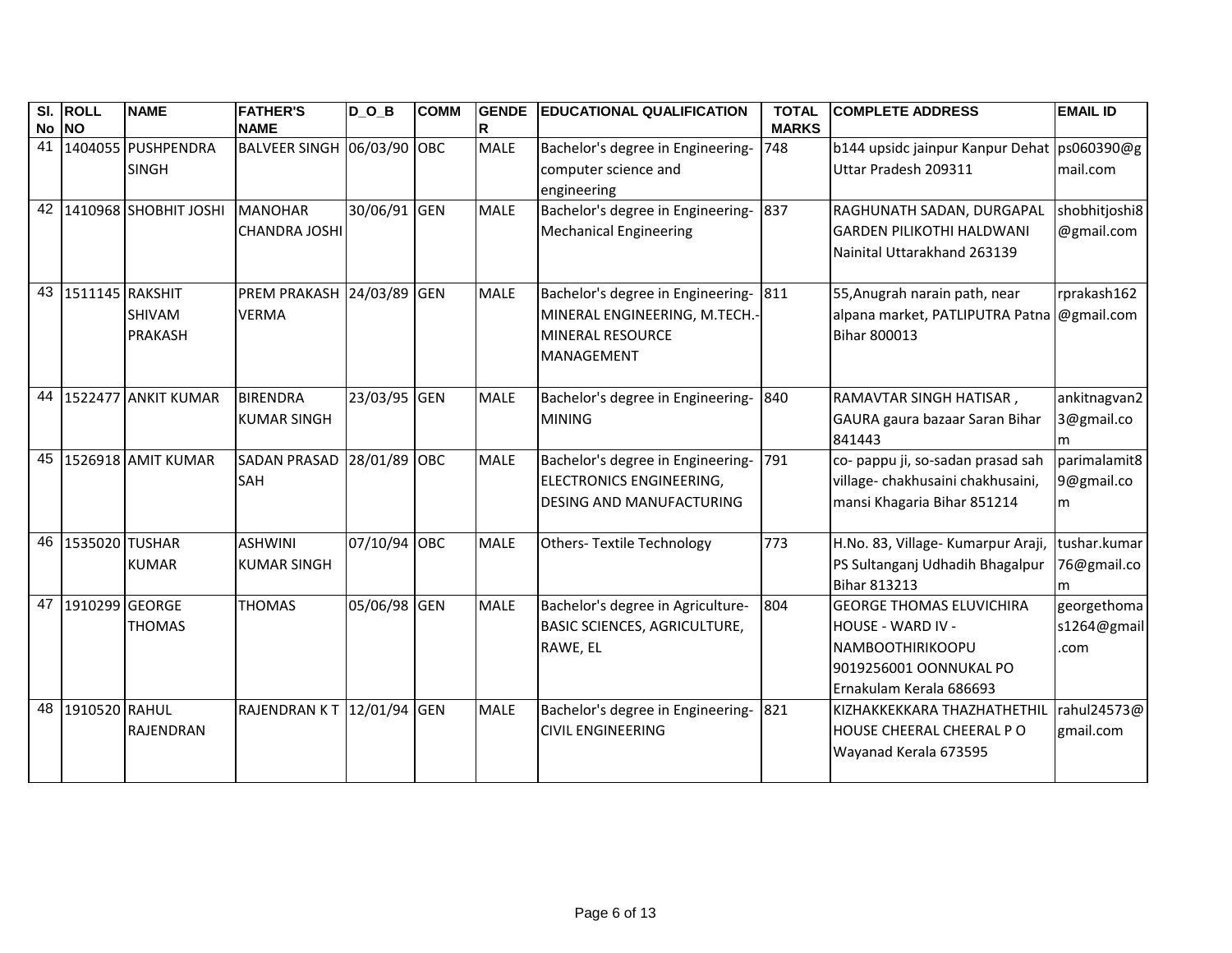| No NO           | SI. ROLL           | <b>NAME</b>                                              | <b>FATHER'S</b><br><b>NAME</b>                           | $D_0_B$      | <b>COMM</b> | <b>GENDE</b><br>R | <b>IEDUCATIONAL QUALIFICATION</b>                                                                                                                                        | <b>TOTAL</b><br><b>MARKS</b> | <b>COMPLETE ADDRESS</b>                                                                                                         | <b>EMAIL ID</b>                           |
|-----------------|--------------------|----------------------------------------------------------|----------------------------------------------------------|--------------|-------------|-------------------|--------------------------------------------------------------------------------------------------------------------------------------------------------------------------|------------------------------|---------------------------------------------------------------------------------------------------------------------------------|-------------------------------------------|
| 49              | 1912307 ANJALI     | <b>BHAVANA</b>                                           | P <sub>P</sub><br>SOUHRUDAN                              | 24/06/89 OBC |             |                   | FEMALE Bachelor's degree in Engineering-<br><b>COMPUTER SCIENCE</b>                                                                                                      | 816                          | TC V 2003 1 ROSE GARDENS<br>CHERUVAKKAL SREEKARYAM PO<br>THIRUVANANTHAPURAM<br>Sreekaryam Thiruvananthapuram<br>Kerala 695017   | anjalib1989<br>@gmail.com                 |
| 50              |                    | 2104781 AMRISH YADAV                                     | <b>SHRINIVAS</b><br>YADAV                                | 16/10/92 OBC |             | <b>MALE</b>       | Bachelor's degree in Engineering-<br><b>BIOPHYSICS, IPR AND ETHICS,</b><br>GENETICS, IMMUNOLOGY,<br><b>ENVIRONMENTAL BIO</b>                                             | 746                          | shantapuri colony near kali maa<br>temple kasganj Kasganj Uttar<br>Pradesh 207123                                               | amrishyadav.<br>1717@gmail.<br>com        |
| 51              | 2200536 RAMESH     | <b>KUMAR</b>                                             | <b>TULSA RAM</b>                                         | 10/08/93 GEN |             | <b>MALE</b>       | Bachelor's degree in Engineering-<br>Civil Engineering                                                                                                                   | 841                          | VILLAGE JALBERI RANASAR<br>KALLAN Barmer Rajasthan 344704 u@gmail.co                                                            | rameshmaanj<br>m                          |
|                 |                    | 52 2611884 DIVYANSHU<br><b>NIGAM</b>                     | <b>SHYAM KUMAR</b><br><b>NIGAM</b>                       | 25/08/96 GEN |             | <b>MALE</b>       | Bachelor's degree in Engineering-<br><b>Chemical Engineering</b>                                                                                                         | 861                          | B-1127 Sector G Jankipuram<br>Lucknow Uttar Pradesh 226021                                                                      | divyanshu25<br>08@gmail.co<br>m           |
| 53              |                    | 2619921 SHUBHAM<br><b>PATEL</b>                          | <b>VINOD KUMAR</b><br><b>VERMA</b>                       | 15/06/97 OBC |             | <b>MALE</b>       | Bachelor's degree in Engineering-<br>Civil Engineering                                                                                                                   | 792                          | house 962, ward 14 Acharya<br>Dwivedi nagar jail road near cmo<br>office, raebareli raebareli<br>RaeBareli Uttar Pradesh 229001 | patel.shubha<br>m90@gmail.<br>com         |
|                 | 54 3523831 RISHABH | <b>BANSAL</b>                                            | <b>GURDAS</b><br><b>BANSAL</b>                           | 18/02/95 GEN |             | <b>MALE</b>       | Bachelor's degree with Physics as 802<br>one of the subject- Nuclear<br>Physics, Particle Physics, Atomic<br>and Molecular, Solid State, M.Sc.-<br>Physics, Astrophysics |                              | Khazoor Wali Gali NEW THALES<br><b>BAGH COLONY STREET 1A</b><br>SANGRUR SANGRUR HO Sangrur<br>Punjab 148001                     | rishabh18ban<br>sal@gmail.co<br>m         |
| $\overline{55}$ |                    | 3804665 JOSHI ANANTA<br><b>CHANDRASHEK</b><br><b>HAR</b> | <b>JOSHI</b><br><b>CHANDRASHEK</b><br><b>HAR AMBADAS</b> | 27/08/89 EWS |             | <b>MALE</b>       | Bachelor's degree in Engineering-<br><b>ELECTRONICS AND</b><br><b>TELECOMMUNICATION</b>                                                                                  | 734                          | AT-RANJANGAON TALUK-<br>PHULAMBRI PIRBAWDA<br>Aurangabad Maharashtra 431134                                                     | anu.ranjanga<br>on@gmail.co<br><b>I</b> m |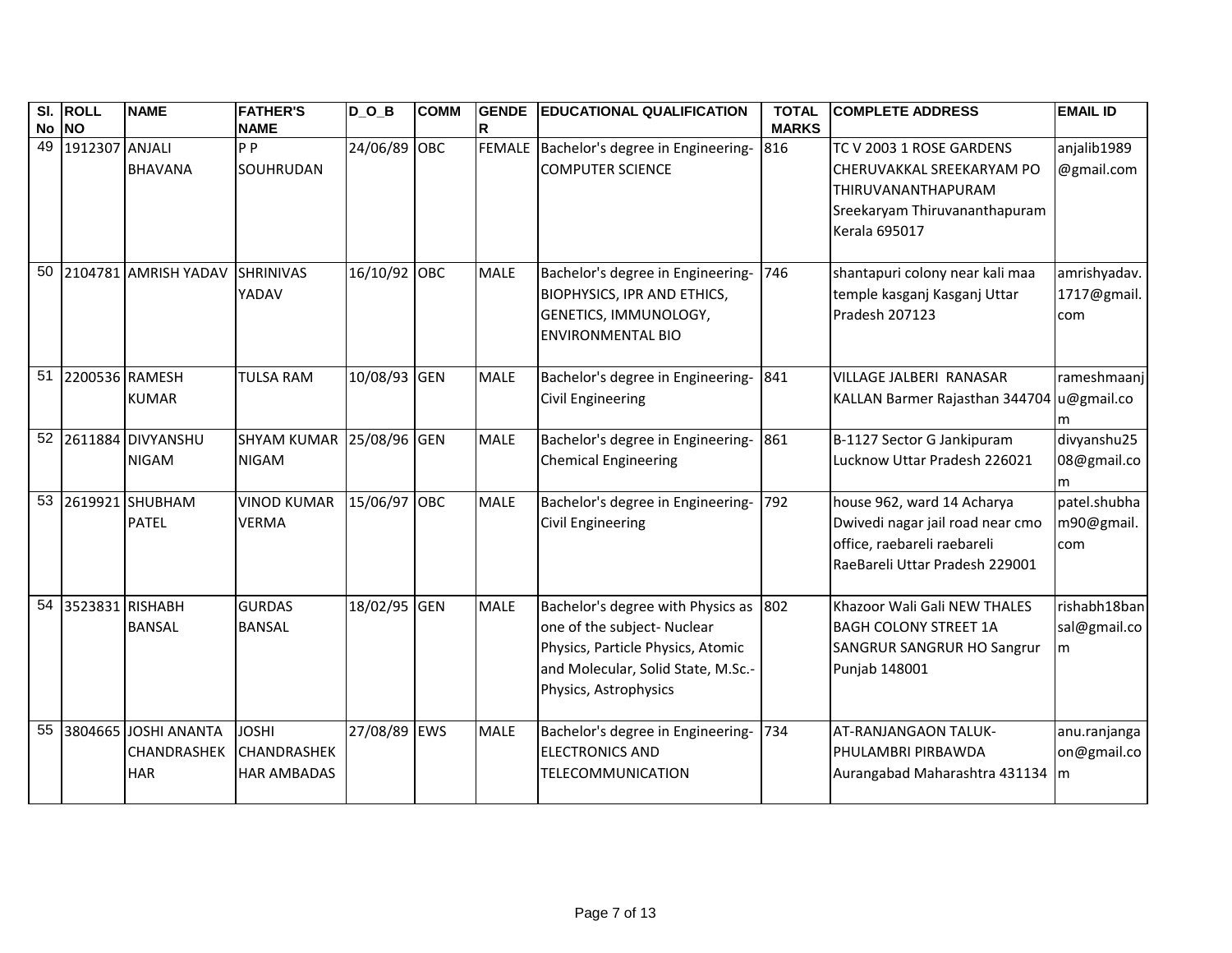|             | SI. ROLL       | <b>NAME</b>             | <b>FATHER'S</b>                | $D_$ $D_$ $B$ | <b>COMM</b> | <b>GENDE</b>     | <b>EDUCATIONAL QUALIFICATION</b>                           | <b>TOTAL</b>        | <b>COMPLETE ADDRESS</b>                                                     | <b>EMAIL ID</b>  |
|-------------|----------------|-------------------------|--------------------------------|---------------|-------------|------------------|------------------------------------------------------------|---------------------|-----------------------------------------------------------------------------|------------------|
| No NO<br>56 | 3804912 GANESH |                         | <b>NAME</b><br><b>AMBADASK</b> | 15/04/87 OBC  |             | R<br><b>MALE</b> |                                                            | <b>MARKS</b><br>792 |                                                                             |                  |
|             |                | <b>AMBADAS</b>          | <b>MOTKAR</b>                  |               |             |                  | Bachelor's degree in Engineering-<br>CHEMICAL ENGINEERING, |                     | Motkar vaSti, erendgAon rOad ,AP gamotkar@g<br>-Ghotan, Tal Shevgaon Dist - | mail.com         |
|             |                | <b>MOTKAR</b>           |                                |               |             |                  | M.TECH.- CHEMICAL                                          |                     | Ahmednagar, Maharashtra, 41460                                              |                  |
|             |                |                         |                                |               |             |                  | ENGINEERING, PG DIPLOMA-                                   |                     | 1 Ghotan Ahmednagar                                                         |                  |
|             |                |                         |                                |               |             |                  | <b>INSTRUCTION AND PRACTICAL</b>                           |                     | Maharashtra 414502                                                          |                  |
|             |                |                         |                                |               |             |                  | TRAINING IN FORESTRY AND                                   |                     |                                                                             |                  |
|             |                |                         |                                |               |             |                  | <b>ALLIED SUBJECTS</b>                                     |                     |                                                                             |                  |
|             |                |                         |                                |               |             |                  |                                                            |                     |                                                                             |                  |
| 57          |                | 3808043 UPPALWAD        | <b>MAHAJAN</b>                 | 14/05/96 ST   |             | <b>MALE</b>      | Others- ELECTRICAL                                         | 632                 | Abhishek Niwas House Number                                                 | dhananjay.up     |
|             |                | DHANANJAY               | <b>RAMJI</b>                   |               |             |                  | <b>ENGINEERING</b>                                         |                     | 22 YASH NAGRI UNIT THREE wadi                                               | palwad6@g        |
|             |                | <b>MAHAJAN</b>          | <b>UPPALWAD</b>                |               |             |                  |                                                            |                     | bk near mor chowk farande nagar                                             | mail.com         |
|             |                |                         |                                |               |             |                  |                                                            |                     | wadi bk Nanded Maharashtra                                                  |                  |
|             |                |                         |                                |               |             |                  |                                                            |                     | 431605                                                                      |                  |
| 58          |                | 3809236 PUKE NITIN      | <b>PUKE</b>                    | 21/06/94 EWS  |             | <b>MALE</b>      | Bachelor's degree in Engineering-                          | 804                 | 382-1 main road takli Parbhani                                              | nitinpuke@g      |
|             |                | <b>GANGADHAR</b>        | <b>GANGADHAR</b>               |               |             |                  | <b>MECHANICAL ENGINEERING</b>                              |                     | Maharashtra 431540                                                          | mail.com         |
|             |                |                         | <b>RAMKISHAN</b>               |               |             |                  |                                                            |                     |                                                                             |                  |
| 59          |                | 3810028 KHANDEBHARA     | KASHINATH                      | 25/09/91 OBC  |             | <b>MALE</b>      | Bachelor's degree in Engineering-                          | 722                 | <b>SANT SAVTA MALI NAGAR</b>                                                | amitkk20902      |
|             |                | <b>D AMIT</b>           |                                |               |             |                  | MECHANICAL ENGINEERING                                     |                     | MALIPURA DEULGAON RAJA                                                      | 063@gmail.c      |
|             |                | <b>KASHINATH</b>        |                                |               |             |                  |                                                            |                     | deulgaon raja Buldhana                                                      | om               |
|             |                |                         |                                |               |             |                  |                                                            |                     | Maharashtra 443204                                                          |                  |
|             |                | 60 3810465 TARODEKAR    | <b>RAMESH</b>                  | 24/06/92 SC   |             | <b>MALE</b>      | <b>Others- METALLURGY AND</b>                              | 779                 | PLOT NO. 16, AMIT NAGAR,                                                    | <b>SUMEDHANU</b> |
|             |                | <b>SUMEDH</b>           |                                |               |             |                  | MATERIALS SCIENCE, M.TECH.-                                |                     | NANDANVAN COLONY, NEAR                                                      | @GMAIL.CO        |
|             |                | <b>RAMESH</b>           |                                |               |             |                  | METALLURGY AND MATERIALS                                   |                     | DHAMMADIP BUDDHA VIHAR                                                      | M                |
|             |                |                         |                                |               |             |                  | <b>SCIENCE</b>                                             |                     | aurangabad Aurangabad                                                       |                  |
|             |                |                         |                                |               |             |                  |                                                            |                     | Maharashtra 431001                                                          |                  |
| 61          |                | 3903939 ABHIJIT K       | <b>KUBERAPPA</b>               | 13/07/93 EWS  |             | <b>MALE</b>      | Bachelor's degree in Engineering- 773                      |                     | no 71, basti oni, tigadolli Belagavi abhijit.kj2@g                          |                  |
|             |                | <b>JAYAKKANAVAR</b>     |                                |               |             |                  | <b>ELECTRONICS AND</b>                                     |                     | Karnataka 591115                                                            | mail.com         |
|             |                |                         |                                |               |             |                  | <b>COMMUNICATION ENGINEERING</b>                           |                     |                                                                             |                  |
|             |                | 62 4900669 VIVEK BHAGAT | <b>GIRDHAR RAM</b>             | 01/06/93 ST   |             | <b>MALE</b>      | Bachelor's degree in Engineering- 656                      |                     | Adarshnagar jobatikra road Near                                             | v.vek.b2011      |
|             |                |                         | <b>BHAGAT</b>                  |               |             |                  | Production and Industrial                                  |                     | rajaram bhavan TAHSEEL OFFICE                                               | @gmail.com       |
|             |                |                         |                                |               |             |                  | Engineering                                                |                     | Sitapur Surguja Chhattisgarh                                                |                  |
|             |                |                         |                                |               |             |                  |                                                            |                     | 497111                                                                      |                  |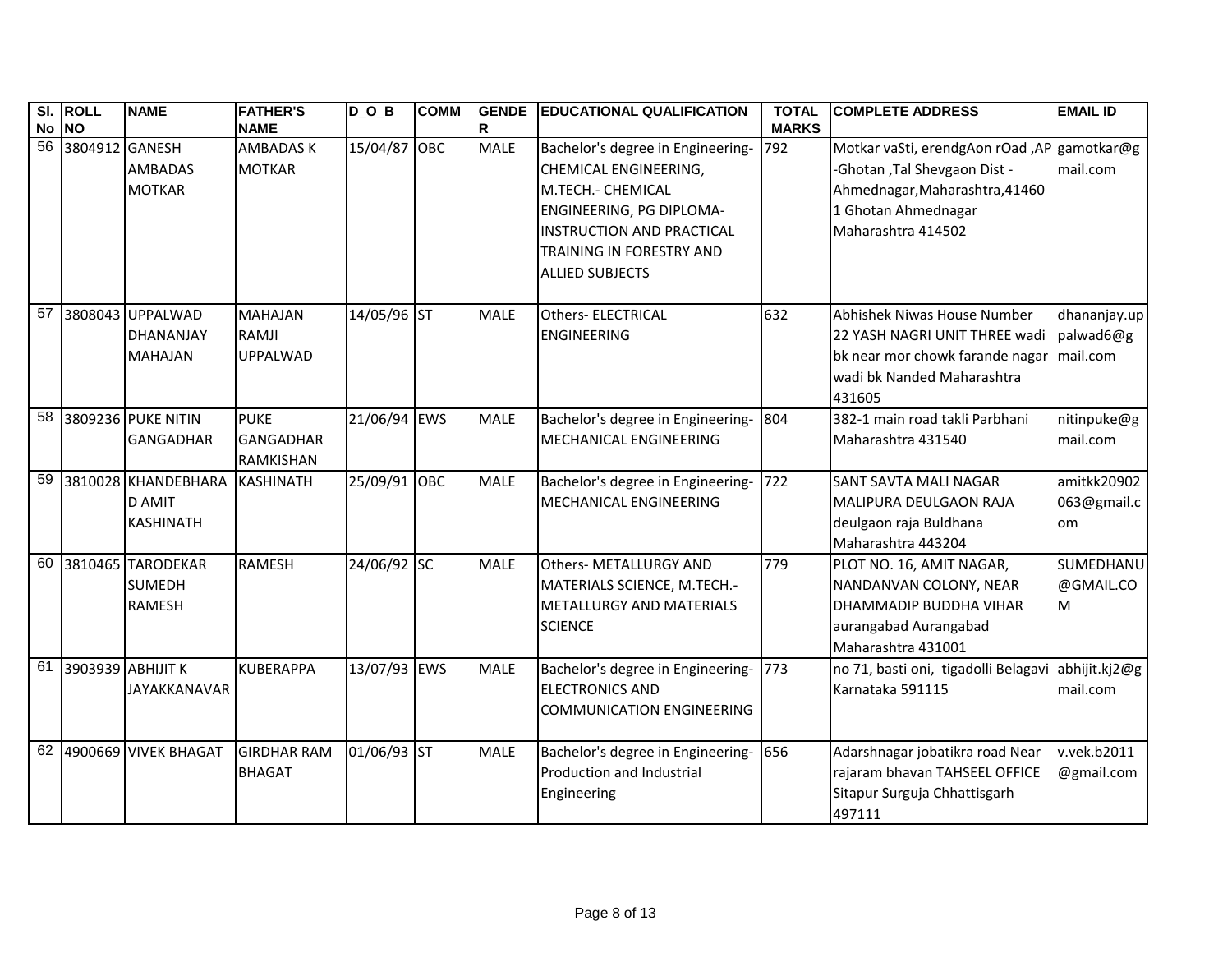|       | SI. ROLL        | <b>NAME</b>             | <b>FATHER'S</b>                               | $D$ O B      | <b>COMM</b> | <b>GENDE</b> | <b>EDUCATIONAL QUALIFICATION</b>      | <b>TOTAL</b> | <b>COMPLETE ADDRESS</b>                      | <b>EMAIL ID</b> |
|-------|-----------------|-------------------------|-----------------------------------------------|--------------|-------------|--------------|---------------------------------------|--------------|----------------------------------------------|-----------------|
| No NO |                 |                         | <b>NAME</b>                                   |              |             | R            |                                       | <b>MARKS</b> |                                              |                 |
|       |                 | 63 4906511 SIDDHARTH M  | <b>K MURUGAN</b>                              | 11/06/91 SC  |             | <b>MALE</b>  | Bachelor's degree in Engineering-     | 726          | son of k.murugan pallivasal street,          | sid91mugan      |
|       |                 |                         |                                               |              |             |              | <b>AUTOMOBILE ENGINEERING,</b>        |              | muthuthevanpatti veerapandi                  | @gmail.com      |
|       |                 |                         |                                               |              |             |              | MASTER OF DESIGN- PRODUCT             |              | Theni Tamil Nadu 625534                      |                 |
|       |                 |                         |                                               |              |             |              | <b>DESIGN AND MANUFACTURING</b>       |              |                                              |                 |
|       |                 |                         |                                               |              |             |              |                                       |              |                                              |                 |
|       |                 |                         | 64 4906975 MAYANK SINHA RANJAY KUMAR 07/08/91 |              | <b>GEN</b>  | <b>MALE</b>  | Bachelor's degree in Engineering- 811 |              | HIG-1-166 VIVEK VIHAR COLONY                 | mayank.sinha    |
|       |                 |                         | <b>SINHA</b>                                  |              |             |              | <b>CIVIL ENGINEERING</b>              |              | NEAR SANSKRITIK BHAWAN OLD                   | 14@gmail.co     |
|       |                 |                         |                                               |              |             |              |                                       |              | BORSI Durg Chhattisgarh 491001               | m               |
|       |                 |                         |                                               |              |             |              |                                       |              |                                              |                 |
|       |                 | 65 4910832 DHARMENDRA   | <b>BUNDRAM</b>                                | 26/03/92 OBC |             | <b>MALE</b>  | Bachelor's degree in Engineering-     | 784          | Vill- Madwadumar, P.O.- Milupara drcp1992@g  |                 |
|       |                 | <b>PATEL</b>            | <b>PATEL</b>                                  |              |             |              | <b>Electrical and Electronics</b>     |              | Block - Tamnar, Distt. - Raigarh             | mail.com        |
|       |                 |                         |                                               |              |             |              | Engineering                           |              | Milupara Raigarh (Rajgad)                    |                 |
|       |                 |                         |                                               |              |             |              |                                       |              | Chhattisgarh 496107                          |                 |
|       |                 | 66 5102753 K NAGARAJU   | K BALAKRISHNA 08/11/91 GEN                    |              |             | <b>MALE</b>  | Bachelor's degree in Engineering-     | 851          | <b>BHANDI STREET S-OK</b>                    | knagaraju811    |
|       |                 |                         | <b>RAO</b>                                    |              |             |              | ELECTRICAL ENGINEERING,               |              | <b>BALAKRISHNA RAO KORAPUT</b>               | @gmail.com      |
|       |                 |                         |                                               |              |             |              | <b>DERIVATIVES AND RISK</b>           |              | Koraput Odisha 764020                        |                 |
|       |                 |                         |                                               |              |             |              | MANAGEMENT                            |              |                                              |                 |
| 67    | 5416472 YAKSH   |                         | <b>NAUNIHAL</b>                               | 15/09/95 GEN |             | <b>MALE</b>  | Bachelor's degree in Engineering-     | 846          | VILLAGE- ALHE DAD PUR KALAN,                 | yakshchaudh     |
|       |                 | CHAUDHARY               | <b>SINGH</b>                                  |              |             |              | Civil engineering                     |              | bijnor road Amorha amroha                    | ary@gmail.co    |
|       |                 |                         |                                               |              |             |              |                                       |              | Amroha Uttar Pradesh 244221                  | l <sub>m</sub>  |
|       |                 |                         |                                               |              |             |              |                                       |              |                                              |                 |
|       |                 | 68 5416801 ABHISHEK     | <b>B S SHAHI</b>                              | 11/07/91 GEN |             | <b>MALE</b>  | Bachelor's degree in Engineering-     | 823          | KathayAt baara, Forest office                | abshahi2311     |
|       |                 | <b>SHAHI</b>            |                                               |              |             |              | Computer Science and                  |              | Bageshwar Uttarakhand 263642                 | @icloud.com     |
|       |                 |                         |                                               |              |             |              | Engineering                           |              |                                              |                 |
|       |                 | 69 5606617 GOWTHAMRAJ   | SELVARAJU G P                                 | 14/06/91 OBC |             | <b>MALE</b>  | Bachelor's degree in Engineering-     | 757          | <b>13 A BRINDAVAN GARDENS</b>                | gowthamraj1     |
|       |                 |                         |                                               |              |             |              | Electronics and communication         |              | Erode Tamil Nadu 638452                      | 46@gmail.co     |
|       |                 |                         |                                               |              |             |              | engineering                           |              |                                              | m               |
|       |                 | 70 5607235 ARULSELVAN K | O S                                           | 09/05/92 OBC |             | <b>MALE</b>  | Bachelor's degree in Engineering-     | 814          | 36-a, e.b.colony, solar, railway             | arulselvan09    |
|       |                 |                         | <b>KUPPUSAMY</b>                              |              |             |              | <b>COMPUTER SCIENCE</b>               |              | colony post, Erode Tamil Nadu                | 05@gmail.co     |
|       |                 |                         |                                               |              |             |              |                                       |              | 638002                                       | m               |
|       | 71 5608182 ARUN |                         | <b>ESAKKIMUTHU</b>                            | 25/08/92 SC  |             | <b>MALE</b>  | Bachelor's degree in Engineering-     | 770          | d82 brindhavan nagar coimbatore arn.arsn.259 |                 |
|       |                 | VADIVARASAN EP          |                                               |              |             |              | <b>Mechanical Engineering</b>         |              | airport, Sitra kalapatti Nilgiris            | 2@gmail.co      |
|       |                 |                         |                                               |              |             |              |                                       |              | Tamil Nadu 643212                            | m               |
|       |                 |                         |                                               |              |             |              |                                       |              |                                              |                 |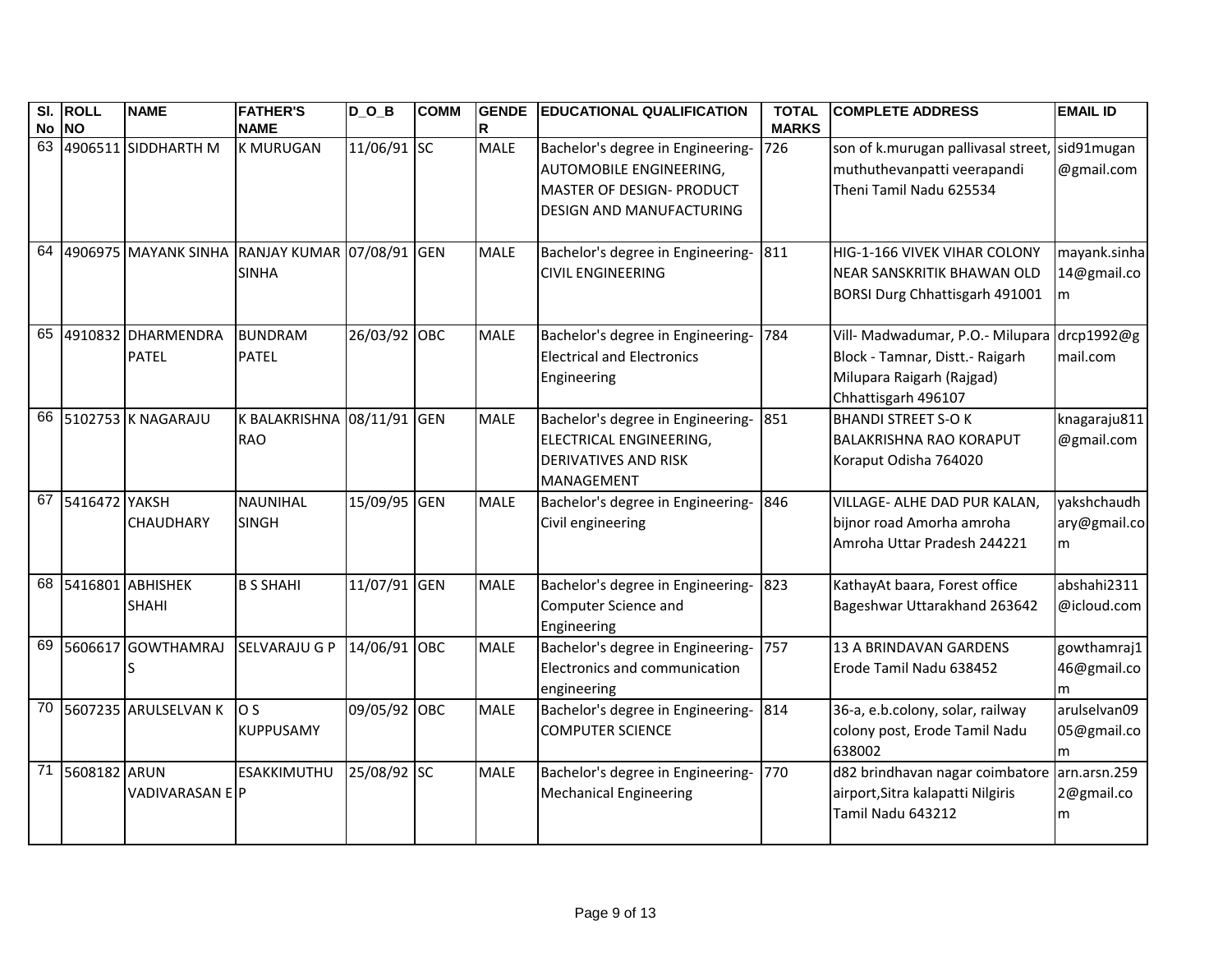| SI. ROLL<br>No NO | <b>NAME</b>                             | <b>FATHER'S</b><br><b>NAME</b>                       | $\overline{D}_O$ _B | <b>COMM</b> | <b>GENDE</b><br>R | <b>EDUCATIONAL QUALIFICATION</b>                                                                          | <b>TOTAL</b><br><b>MARKS</b> | <b>COMPLETE ADDRESS</b>                                                                                                                       | <b>EMAIL ID</b>                      |
|-------------------|-----------------------------------------|------------------------------------------------------|---------------------|-------------|-------------------|-----------------------------------------------------------------------------------------------------------|------------------------------|-----------------------------------------------------------------------------------------------------------------------------------------------|--------------------------------------|
|                   | 72 5802219 DEEP SINGH                   | ANIRUDDHA<br><b>SINGH</b>                            | 12/06/91 OBC        |             | <b>MALE</b>       | Bachelor's degree in Engineering-<br><b>CIVIL ENGINEERING</b>                                             | 750                          | RAMDHAM BUS STAND nayagaon deepckt@gm<br>Satna Madhya Pradesh 485334                                                                          | ail.com                              |
|                   | 73 5803737 PRABHAT<br><b>UPADHYAY</b>   | <b>MOOL</b><br><b>CHANDRA</b><br><b>SHARMA</b>       | 21/10/92 EWS        |             | <b>MALE</b>       | Bachelor's degree in Engineering-<br><b>INFORMATION TECHNOLOGY</b>                                        | 773                          | <b>CARE OF NATHURAM</b><br>SHARMA, HOUSE NO 422 PEEPAL<br>OR KUE WALI GALI, VILLAGE<br><b>GANGIRI GANGIRI Aligarh Uttar</b><br>Pradesh 202134 | prabhats95@<br>gmail.com             |
|                   | 74 5807277 ASHUTOSH<br><b>PATEL</b>     | <b>SHIVAJI SINGH</b>                                 | 26/04/93 OBC        |             | <b>MALE</b>       | Bachelor's degree in Engineering-<br><b>CHEMICAL ENGINEERING</b>                                          | 768                          | CHANDAULI bhadwalia Chandauli ashutosh.pat<br>Uttar Pradesh 232102                                                                            | el650@gmail<br>.com                  |
|                   | 75 5809046 VIKASH KUMAR                 | <b>BIRENDRA</b><br><b>PRASAD</b><br><b>CHAURASIA</b> | 05/05/94 OBC        |             | <b>MALE</b>       | Bachelor's degree in Engineering- 811<br><b>CIVIL ENGINEERING</b>                                         |                              | <b>VILLAGE PITAUNJHIA PO-</b><br>PASRAHA PS- GOGRI pasraha<br>Khagaria Bihar 851212                                                           | vikash5308@<br>gmail.com             |
|                   | 76 5914567 GAURAV SINGH                 | <b>SHRI PRAKASH</b><br><b>SINGH</b>                  | 27/03/92 GEN        |             | <b>MALE</b>       | Bachelor's degree in Engineering- 874<br>CIVIL ENGINEERING, M.TECH.-<br><b>TRANSPORTATION ENGINEERING</b> |                              | 274, KALAWATI KUTEER<br>LAKSHIRAMPUR Azamgarh Uttar<br>Pradesh 276001                                                                         | gauravsingh5<br>72@gmail.co<br>m     |
| 77 6308521 PRANAV | VIJAYVERGIYA                            | <b>SURENDRA</b><br><b>KUMAR</b><br>VIJAYVERGIYA      | 29/08/93 GEN        |             | <b>MALE</b>       | Bachelor's degree in Engineering-<br><b>Mechanical Engineering</b>                                        | 706                          | 71-221, Patel Marg Mansarovar<br>Jaipur Rajasthan 302020                                                                                      | vijaypranav2<br>98@gmail.co<br>m     |
|                   | 78 6310247 UDIT PUSHKAR                 | <b>SHARAN DAS</b>                                    | 13/02/92 SC         |             | <b>MALE</b>       | Bachelor's degree in Engineering-<br><b>Electrical Engineering</b>                                        | 755                          | K-146, PARAMOUNT TULIP, Delhi<br>ROAD Saharanpur Uttar Pradesh<br>247001                                                                      | uditpushkar<br>@gmail.com            |
|                   | 79 6312605 ADAM MOHI<br><b>UD DIN</b>   | <b>GH MOHI UD</b><br><b>DIN GANAI</b>                | 18/03/92 GEN        |             | <b>MALE</b>       | Bachelor's degree in Engineering-<br><b>Electrical Engineering</b>                                        | 862                          | 130- adam house KP Road,<br>Ganaiepora, mattan Anantnag<br>Jammu & Kashmir 192125                                                             | adam.mohiu<br>ddin1803@g<br>mail.com |
|                   | 80 6314230 ARUN KUMAR<br><b>NAUHWAR</b> | <b>KEDAR SINGH</b>                                   | 03/12/90 GEN        |             | <b>MALE</b>       | Bachelor's degree in Engineering-<br><b>INFORMATION TECHNOLOGY</b>                                        | 852                          | village mitthauli mitthauli via<br>bajna Mathura Uttar Pradesh<br>281201                                                                      | arunchaudha<br>ry09@gmail.<br>com    |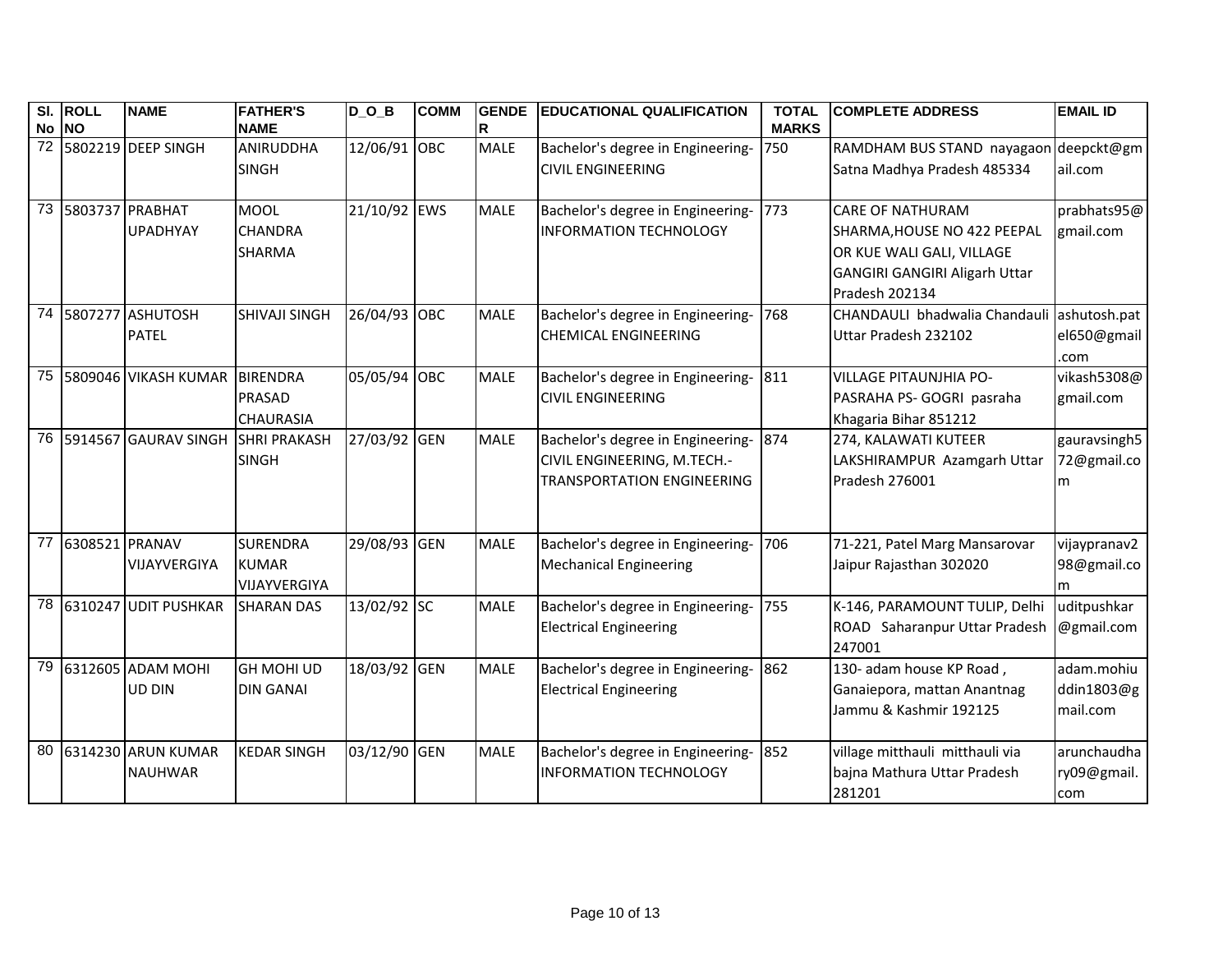|    | SI. ROLL<br>No NO  | <b>NAME</b>                                           | <b>FATHER'S</b><br><b>NAME</b>                     | $D_0_B$      | <b>COMM</b> | <b>GENDE</b><br>R | <b>EDUCATIONAL QUALIFICATION</b>                                                                                                        | <b>TOTAL</b><br><b>MARKS</b> | <b>COMPLETE ADDRESS</b>                                                                                                         | <b>EMAIL ID</b>                       |
|----|--------------------|-------------------------------------------------------|----------------------------------------------------|--------------|-------------|-------------------|-----------------------------------------------------------------------------------------------------------------------------------------|------------------------------|---------------------------------------------------------------------------------------------------------------------------------|---------------------------------------|
|    |                    | 81 6401849 NEERAJ YADAV                               | <b>PREM SINGH</b><br>YADAV                         | 30/12/93 OBC |             | <b>MALE</b>       | Bachelor's degree in Engineering-<br>MATHEMATICS AND COMPUTING                                                                          | 766                          | H.no -200, village -mirjapur<br>village - neemka Faridabad<br>Haryana 121004                                                    | y.neeraj0001<br>@gmail.com            |
|    |                    | 82 6402648 KAWADE NIKHIL BHIMASHANKA<br>BHIMASHANKA   | 1R                                                 | 31/12/94 OBC |             | <b>MALE</b>       | Bachelor's degree in Engineering-<br><b>ELECTRONICS AND</b><br><b>TELECOMMUNICATION</b><br>ENGINEERING., M.A.- Public<br>Administration | 783                          | PRABHALILA SADAN near ganpati<br>mandir rajur Ahmednagar<br>Maharashtra 422604                                                  | nikhilbkawad<br>e@gmail.co<br>m       |
| 83 |                    | 6402711 RAMGUDE<br>YOGESH<br><b>RAMCHANDRA</b>        | <b>RAMCHANDRA</b>                                  | 11/09/88 SC  |             | <b>MALE</b>       | Bachelor's degree in Engineering-<br>MECHANICAL ENGINEERING                                                                             | 744                          | at post- yermala taluka-kalamb<br>yermala Osmanabad Maharashtra<br>413525                                                       | yogeshramgu<br>de13@gmail.<br>com     |
|    | 84 6418096 NEELESH | <b>KUMAR</b>                                          | <b>VIRENDRA</b><br><b>KUMAR</b>                    | 05/06/90 GEN |             | <b>MALE</b>       | <b>Others- ELECTRONICS AND</b><br><b>COMMUNICATION ENGINEERING</b>                                                                      | 808                          | <b>SON OF VIRENDRA KUMAR</b><br><b>SHUKLA VILLAGE AND POST</b><br><b>KANJATEE KANJATEE Kanpur</b><br>Nagar Uttar Pradesh 209204 | ravinee.vnit<br>@gmail.com            |
| 85 |                    | 6505674 SONAWANE<br><b>VIVEK</b><br><b>VISHWANATH</b> | SONAWANE<br><b>VISHWANATH</b><br><b>ONKAR</b>      | 24/01/96 SC  |             | <b>MALE</b>       | Bachelor's degree in Engineering-<br><b>CHEMICAL ENGINEERING</b>                                                                        | 685                          | 302, JYOT DARSHAN BUILDING<br>PLOT NO. 7, SECTOR 10,<br>KHARGHAR KHARGHAR Raigad<br>Maharashtra 410210                          | vivekvsonaw<br>ane.1996@g<br>mail.com |
| 86 |                    | 6600314 NARWADE<br><b>VINAYAK</b><br><b>KARBHARI</b>  | <b>NARWADE</b><br><b>KARBHARI</b><br><b>EKNATH</b> | 24/08/94 GEN |             | <b>MALE</b>       | Bachelor's degree in Engineering-<br>Mechanical Engineering, Master<br>of Science- Mechanical<br>Engineering                            | 705                          | Krushna bunglow, nawale nagar<br>gulmohar road savedi<br>Ahmednagar Maharashtra 414003                                          | vkn2105@col<br>umbia.edu              |
| 87 | 6604709 SAWANT     | <b>CHETAK DIPAK</b>                                   | <b>SAWANT DIPAK</b><br><b>BALKRUSHNA</b>           | 29/12/95 EWS |             | <b>MALE</b>       | <b>Others- AGRICULTURAL</b><br><b>ENGINEERING</b>                                                                                       | 774                          | ring road jagtap mala baramati<br>Pune Maharashtra 413102                                                                       | iascdsbarama<br>ti@gmail.co<br>m      |
| 88 |                    | 6611545 VYAVAHARE<br><b>AMOL BALU</b>                 | <b>VYAVAHARE</b><br><b>BALU BABU</b>               | 07/10/95 EWS |             | <b>MALE</b>       | Bachelor's degree in Engineering-<br><b>Mechanical Engineering</b>                                                                      | 784                          | ap-Neware, tal-malshiras, dist-<br>solapur near post office neware<br>Solapur Maharashtra 413112                                | amolvyavaha<br>re0077@gma<br>il.com   |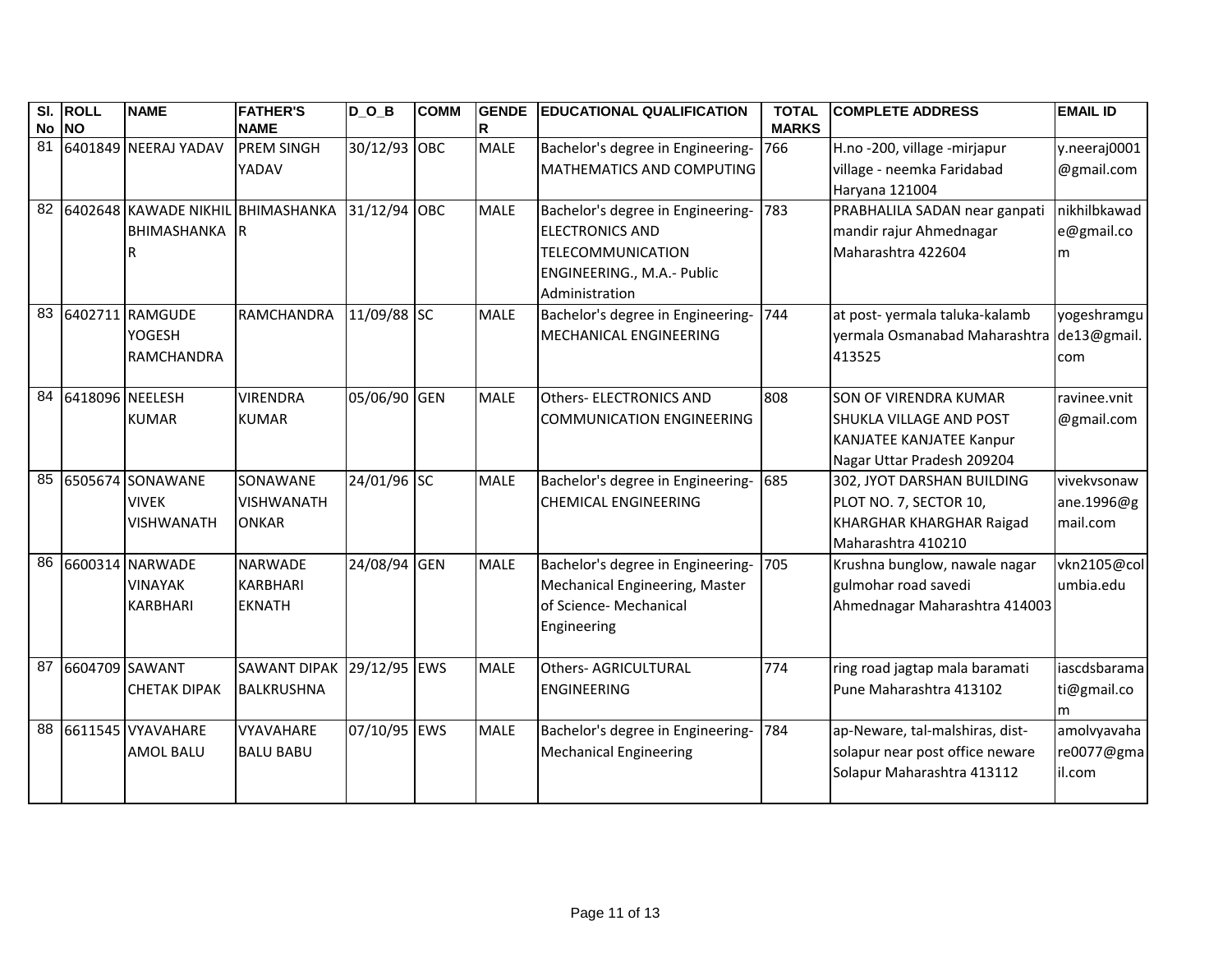|    | SI. ROLL         | <b>NAME</b>                    | <b>FATHER'S</b>             | $D_O_B$      | <b>COMM</b> | <b>GENDE</b> | <b>EDUCATIONAL QUALIFICATION</b>      | <b>TOTAL</b> | <b>COMPLETE ADDRESS</b>                       | <b>EMAIL ID</b> |
|----|------------------|--------------------------------|-----------------------------|--------------|-------------|--------------|---------------------------------------|--------------|-----------------------------------------------|-----------------|
|    | No NO            |                                | <b>NAME</b>                 |              |             | R            |                                       | <b>MARKS</b> |                                               |                 |
| 89 |                  | 6613014 JATKAR SURAJ           | <b>RAVINDRA</b>             | 30/05/94 GEN |             | <b>MALE</b>  | Bachelor's degree in Engineering-     | 874          | SHIVOHAM, NEAR GANGA PARKS                    | jatkarsuraj30   |
|    |                  | <b>RAVINDRA</b>                |                             |              |             |              | <b>CIVIL</b>                          |              | APARTMENT, VISHNUWADI,                        | @gmail.com      |
|    |                  |                                |                             |              |             |              |                                       |              | BULDANA Buldhana Maharashtra                  |                 |
|    |                  |                                |                             |              |             |              |                                       |              | 443001                                        |                 |
| 90 |                  | 6617826 AKOLKAR                | <b>AKOLKAR</b>              | 14/12/92 OBC |             | <b>MALE</b>  | Bachelor's degree in Engineering-     | 765          | AT-JOHARWADI po- khandgaon                    | rakeshakolka    |
|    |                  | <b>RAKESH</b>                  | <b>MAHADEV</b>              |              |             |              | MECHANICAL                            |              | pathardi Ahmednagar                           | r@gmail.com     |
|    |                  | <b>MAHADEV</b>                 | <b>JANARDAN</b>             |              |             |              |                                       |              | Maharashtra 414106                            |                 |
|    |                  | 91 6619203 BHANDARE            | <b>BABASO</b>               | 26/07/93 SC  |             | <b>MALE</b>  | Bachelor's degree in Engineering-     | 784          | at post narwad taluka miraj                   | pradipbhand     |
|    |                  | PRADIP BABASO GANGARAM         |                             |              |             |              | <b>ELECTRONICS</b>                    |              | district sangli Sangli Maharashtra are007@gma |                 |
|    |                  |                                | <b>BHANDARE</b>             |              |             |              |                                       |              | 416409                                        | il.com          |
|    | 92 6800597 PARAG |                                | <b>RAVINDRA</b>             | 11/04/98 GEN |             | <b>MALE</b>  | Bachelor's degree in Engineering- 841 |              | <b>BEHIND RANGE OFFICE WARD</b>               | parag110498     |
|    |                  | SARASWAT                       | SARASWAT                    |              |             |              | <b>AGRICULTURAL ENGINEERING</b>       |              | NO. - 13 BARGHAT Seoni Madhya                 | @gmail.com      |
|    |                  |                                |                             |              |             |              |                                       |              | Pradesh 480667                                |                 |
|    |                  | 93 6802873 SHUBHAM             | PARMESHWAR                  | 03/02/94 GEN |             | <b>MALE</b>  | <b>Others-AVIONICS</b>                | 833          | Q. NO. 127, OLD P.P. COLONY,                  | SHUBHAM.NI      |
|    |                  | <b>NIGAM</b>                   | <b>NATH NIGAM</b>           |              |             |              |                                       |              | <b>GWARIGHAT ROAD, POLIPATHAR,</b>            | GAM127@G        |
|    |                  |                                |                             |              |             |              |                                       |              | POLIPATHAR S.O. Jabalpur                      | MAIL.COM        |
|    |                  |                                |                             |              |             |              |                                       |              | Madhya Pradesh 482008                         |                 |
| 94 |                  | 6806080 ANUBHAV JAIN           | MAHENDRA                    | 15/01/96 EWS |             | <b>MALE</b>  | Bachelor's degree in Engineering-     | 767          | Mahendra jain, Gram-beli, post                | anub1392@g      |
|    |                  |                                | <b>JAIN</b>                 |              |             |              | Electronics and Communication         |              | office - mangron Mangron                      | mail.com        |
|    |                  |                                |                             |              |             |              | Engineering                           |              | Damoh Madhya Pradesh 470775                   |                 |
|    |                  |                                |                             |              |             |              |                                       |              |                                               |                 |
| 95 |                  | 6810315 KUSHAL JAIN            | JAI KUMAR JAIN 26/09/93 GEN |              |             | <b>MALE</b>  | Bachelor's degree in Engineering-     | 841          | 921, snehnagar, labour chowk                  | kushal.jain26   |
|    |                  |                                |                             |              |             |              | <b>INFORMATION SCIENCE and</b>        |              | jabalpur Jabalpur Madhya                      | 93@gmail.co     |
|    |                  |                                |                             |              |             |              | <b>ENGINEERING</b>                    |              | Pradesh 482002                                | m               |
|    |                  | 96 7303197 VINAY K G           | <b>BASAVARAJ</b>            | 23/01/89 GEN |             | <b>MALE</b>  | Bachelor's degree in Engineering-     | 825          | 855 41-42 2ND MAIN ROAD                       | srivinaykg@y    |
|    |                  |                                |                             |              |             |              | Electronics and Communication.,       |              | SHIVAKUMARASWAMY                              | ahoo.co.in      |
|    |                  |                                |                             |              |             |              | M.TECH.- VLSI Design and              |              | <b>BADAVANE 1ST STAGE</b>                     |                 |
|    |                  |                                |                             |              |             |              | <b>Embedded Systems.</b>              |              | <b>DAVANGERE Davangere</b>                    |                 |
|    |                  |                                |                             |              |             |              |                                       |              | Karnataka 577005                              |                 |
| 97 |                  | 7504403 JYOTHISHWARA MUTHUSAMY |                             | 18/09/94 OBC |             | <b>MALE</b>  | Bachelor's degree in Engineering-     | 743          | 110, vaduganagampalli village                 | jyothishwara    |
|    |                  | N <sub>M</sub>                 | M                           |              |             |              | <b>Electronics and Communication</b>  |              | moolapatti post Karur Tamil Nadu              | n94@gmail.c     |
|    |                  |                                |                             |              |             |              | Engineering                           |              | 639109                                        | om              |